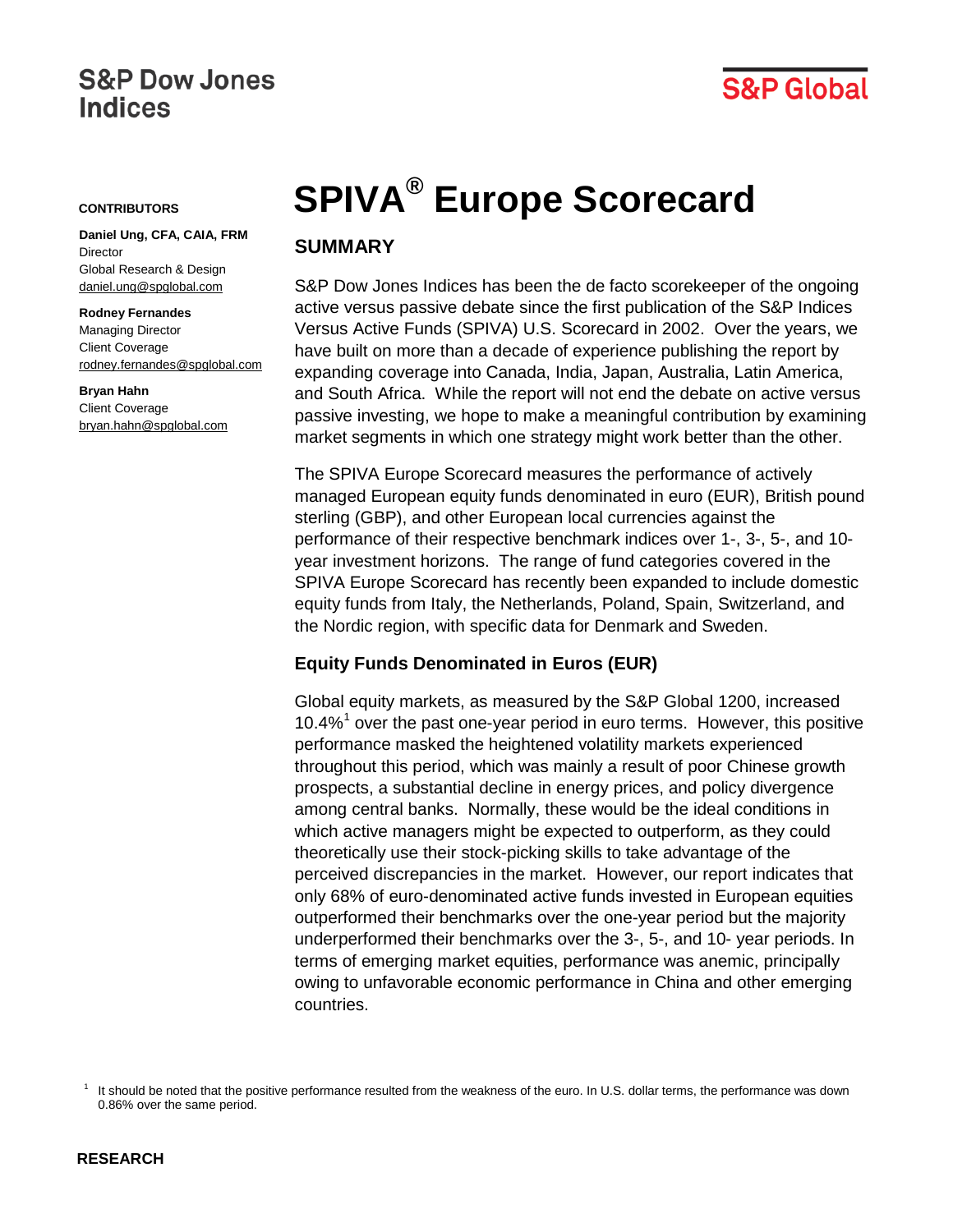There is a widely held belief that active portfolio management can be most effective in less efficient markets, such as emerging market equities, as these markets can provide managers the opportunity to exploit perceived mispricing. However, this view was not substantiated by our research, as over 70% of active funds underperformed their benchmarks across all observed time horizons.

In the U.S., the performance of equity markets remained solid, albeit weaker than previous years. However, over 84% of U.S. active funds underperformed the S&P 500® over the past one-year period. This poor performance continued over the longer term, as over 98% of active funds trailed the benchmark over the past 10 years.

The size of funds (i.e., the amount of assets under management) appears to matter for larger category funds. Results from Reports 3 and 4 highlight that asset-weighted returns were generally higher across the different time horizons examined. Over the 10-year period, over 40% of euro-denominated active funds invested in European equities were either liquidated or merged.

### **Funds Denominated in Pound Sterling (GBP)**

With respect to GBP-denominated categories, actively managed funds invested in U.K. equities performed well and the majority of U.K. large- and mid-cap funds posted higher returns than their respective benchmarks across the one-, three-, and five-year periods. This stands in stark contrast with U.K. small-cap funds, which underperformed their corresponding benchmark over the same time horizons. Moreover, over the 10-year time horizon, all U.K. fund categories lagged their respective benchmarks. In addition, GBP-denominated funds invested in emerging, U.S., and international equities underperformed their corresponding benchmarks across all the time horizons studied.

#### **Funds Denominated in Other European Local Currencies**

For the first time, the SPIVA Europe Scorecard includes fund categories denominated in other European local currencies. Similar to the euro- and pound-sterling categories, all active funds denominated in other European local currencies underperformed their benchmarks over the 5- and 10 year periods, even if outperformance was achievable over a shorter time horizon for certain categories.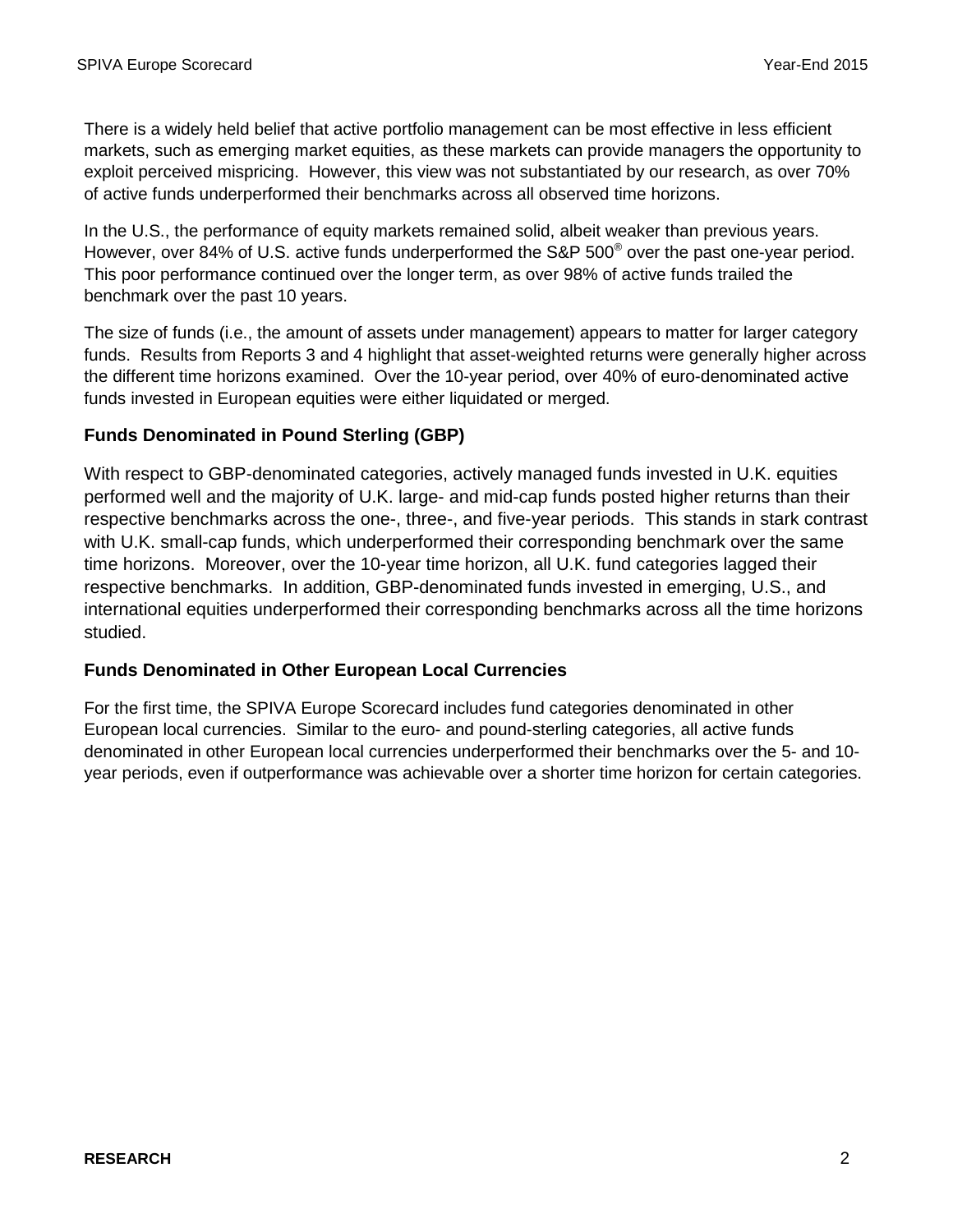# **A UNIQUE SCORECARD FOR THE ACTIVE VERSUS PASSIVE DEBATE**

Since its first publication 14 years ago, the SPIVA Scorecard has served as the de facto scorekeeper of the active versus passive debate. For more than a decade, we have heard passionate arguments from believers in both camps when headline numbers have deviated from their beliefs.

Beyond the SPIVA Scorecard's widely cited headline numbers is a rich data set that addresses issues related to measurement techniques, universe composition, and fund survivorship that are less frequently discussed, but are often more fascinating. These data sets are rooted in the fundamental principles of the SPIVA Scorecard that regular readers will be familiar with, including the following.

- **Survivorship Bias Correction:** Many funds might be liquidated or merged during a period of study. However, for someone making an investment decision at the beginning of the period, these funds are part of the opportunity set. Unlike other commonly available comparison reports, SPIVA Scorecards account for the entire opportunity set—not just the survivors—thereby eliminating survivorship bias.
- **Asset-Weighted Returns:** Average returns for a fund group are often calculated using only equal weighting, which means the returns of a EUR 10 billion fund affect the average in the same manner as the returns of a EUR 10 million fund. An accurate representation of how investors fared in a particular period can be ascertained by calculating weighted average returns where each fund's return is weighted by net assets. SPIVA Scorecards show both equal- and asset-weighted averages.
- **Data Cleaning:** SPIVA Scorecards avoid double counting multiple share classes in all countbased calculations by using only the share class with greater assets. Index, leveraged and inverse funds, along with other index-linked products, are excluded because this is meant to be a scorecard for active managers.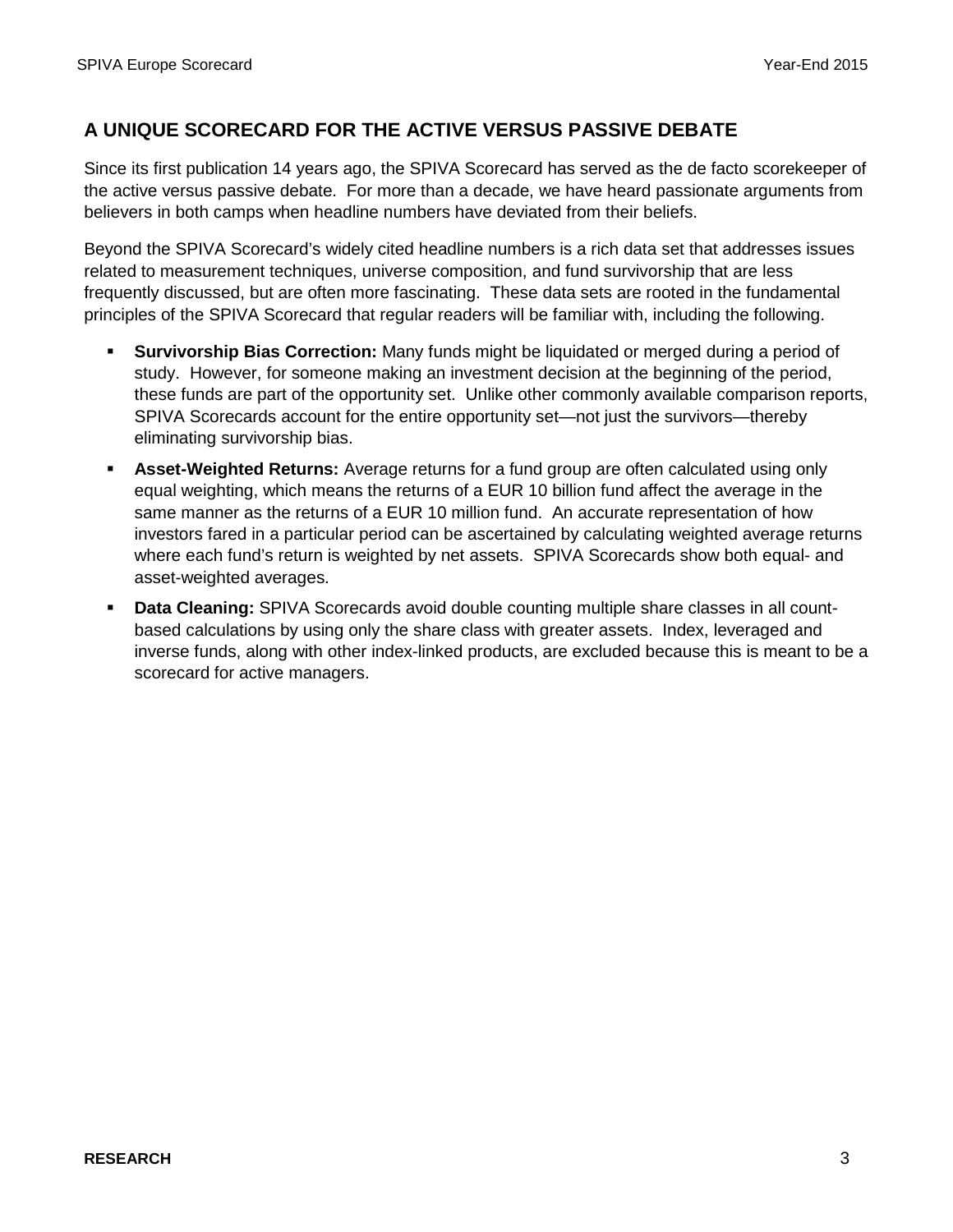# **REPORTS**

| Report 1: Percentage of European Equity Funds Outperformed by Benchmarks |                                   |          |                   |                  |                 |
|--------------------------------------------------------------------------|-----------------------------------|----------|-------------------|------------------|-----------------|
| <b>Fund Category</b>                                                     | <b>Comparison Index</b>           | One-Year | <b>Three-Year</b> | <b>Five-Year</b> | <b>Ten-Year</b> |
| Data in Euros (EUR)                                                      |                                   |          |                   |                  |                 |
| Europe Equity                                                            | S&P Europe 350                    | 31.94    | 63.77             | 80.63            | 86.25           |
| <b>Eurozone Equity</b>                                                   | S&P Eurozone BMI                  | 57.88    | 84.75             | 88.35            | 91.35           |
| Nordic Equity                                                            | S&P Nordic BMI                    | 38.64    | 56.41             | 71.43            | 86.96           |
| <b>Global Equity</b>                                                     | S&P Global 1200                   | 73.60    | 89.44             | 96.36            | 97.83           |
| <b>Emerging Markets Equity</b>                                           | S&P/IFCI                          | 74.92    | 82.33             | 89.11            | 97.01           |
| U.S. Equity                                                              | S&P 500                           | 83.91    | 93.38             | 97.23            | 98.87           |
| <b>France Equity</b>                                                     | S&P France BMI                    | 44.69    | 67.77             | 83.27            | 84.54           |
| <b>Germany Equity</b>                                                    | S&P Germany BMI                   | 46.24    | 63.74             | 71.91            | 79.09           |
| <b>Italy Equity</b>                                                      | S&P Italy BMI                     | 31.91    | 40.00             | 51.61            | 72.53           |
| Spain Equity                                                             | S&P Spain BMI                     | 24.05    | 67.07             | 69.07            | 82.35           |
| <b>Netherlands Equity</b>                                                | S&P Netherlands BMI               | 36.36    | 93.33             | 100.00           | 96.77           |
| Data in Pound Sterling (GBP)                                             |                                   |          |                   |                  |                 |
| <b>Europe Equity</b>                                                     | S&P Europe 350                    | 17.35    | 45.16             | 57.73            | 72.58           |
| Europe Ex-U.K. Equity                                                    | S&P Europe Ex-U.K. BMI            | 24.79    | 55.46             | 59.84            | 72.66           |
| U.K. Equity                                                              | S&P United Kingdom BMI            | 22.16    | 33.76             | 52.91            | 71.82           |
| U.K. Large-/Mid-Cap Equity                                               | S&P United Kingdom<br>LargeMidCap | 14.14    | 26.70             | 46.09            | 70.67           |
| U.K. Small-Cap Equity                                                    | S&P United Kingdom SmallCap       | 49.25    | 64.29             | 78.08            | 81.16           |
| <b>Global Equity</b>                                                     | S&P Global 1200                   | 61.19    | 77.72             | 89.73            | 89.08           |
| <b>Emerging Markets Equity</b>                                           | S&P/IFCI                          | 71.93    | 73.28             | 73.74            | 85.42           |
| U.S. Equity                                                              | S&P 500                           | 78.04    | 80.26             | 94.97            | 94.52           |
| Data in Other European Local Currencies                                  |                                   |          |                   |                  |                 |
| Denmark Equity                                                           | S&P Denmark BMI                   | 69.70    | 63.64             | 87.88            | 94.44           |
| Poland Equity                                                            | S&P Poland BMI                    | 19.57    | 40.82             | 58.70            | 81.25           |
| <b>Switzerland Equity</b>                                                | S&P Switzerland BMI               | 37.78    | 62.70             | 95.19            | 77.94           |
| Sweden Equity                                                            | S&P Sweden BMI                    | 41.82    | 47.50             | 76.30            | 76.52           |

Source: S&P Dow Jones Indices LLC, Morningstar. Data for periods ending Dec. 31, 2015. Outperformance is based on equal-weighted fund counts. Index performance based on total return. Past performance is no guarantee of future results. Table is provided for illustrative purposes.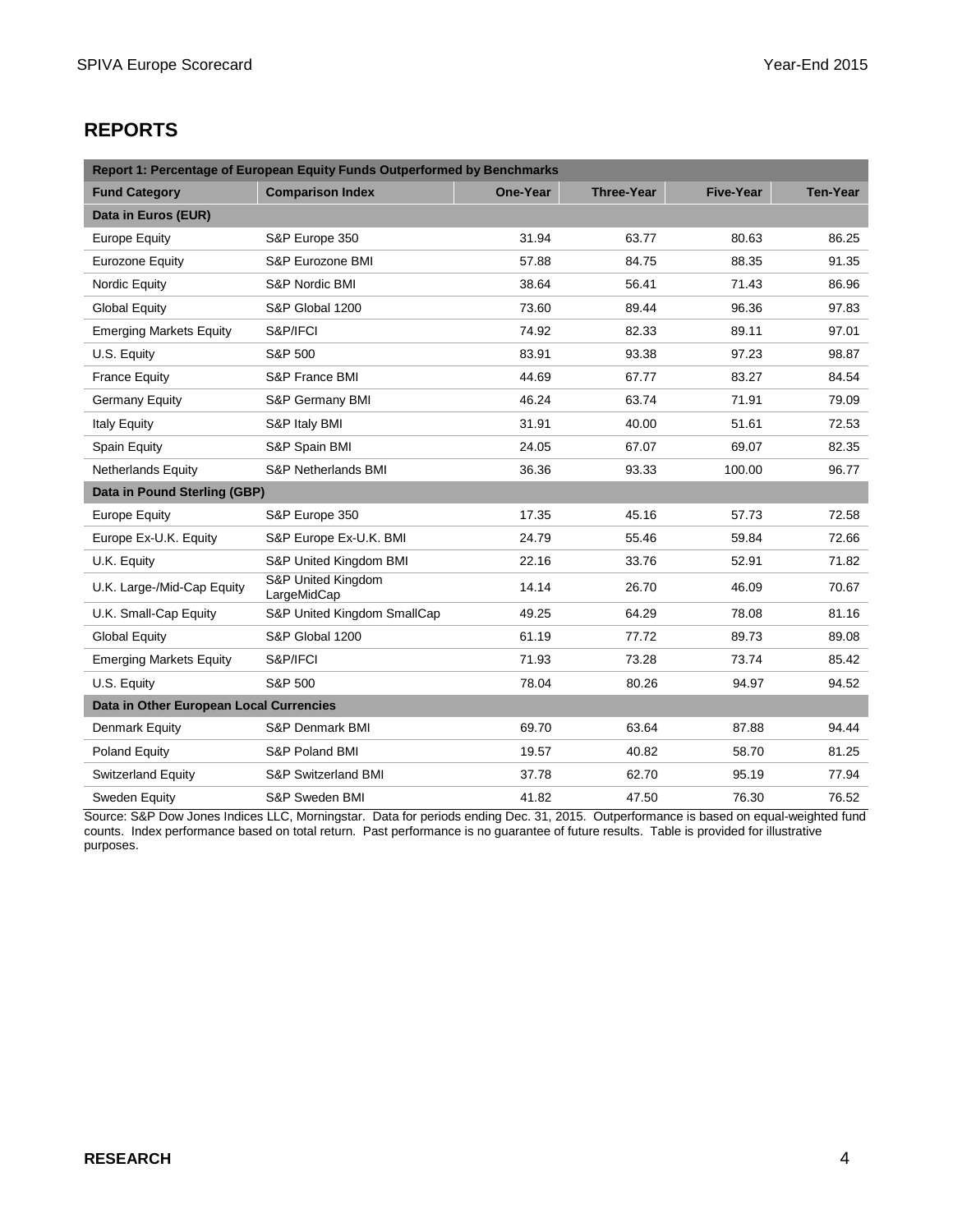| <b>Report 2: Survivorship Consistency of European Equity Funds</b> |                       |                  |
|--------------------------------------------------------------------|-----------------------|------------------|
| <b>Fund Category</b>                                               | No. of Funds at Start | Survivorship (%) |
| One-Year (EUR)                                                     |                       |                  |
| <b>Europe Equity</b>                                               | 1067                  | 92.88            |
| <b>Eurozone Equity</b>                                             | 592                   | 93.58            |
| Nordic Equity                                                      | 48                    | 93.75            |
| <b>Global Equity</b>                                               | 1245                  | 93.01            |
| <b>Emerging Markets Equity</b>                                     | 352                   | 90.34            |
| U.S. Equity                                                        | 406                   | 94.09            |
| <b>France Equity</b>                                               | 230                   | 96.52            |
| <b>Germany Equity</b>                                              | 99                    | 93.94            |
| Italy Equity                                                       | 47                    | 93.62            |
| Spain Equity                                                       | 81                    | 93.83            |
| Netherlands Equity                                                 | 11                    | 90.91            |
| One-Year (GBP)                                                     |                       |                  |
| <b>Europe Equity</b>                                               | 109                   | 97.25            |
| Europe Ex-U.K. Equity                                              | 128                   | 95.31            |
| U.K. Equity                                                        | 381                   | 95.54            |
| U.K. Large-/Mid-Cap Equity                                         | 216                   | 95.83            |
| U.K. Small-Cap Equity                                              | 69                    | 94.20            |
| <b>Global Equity</b>                                               | 468                   | 93.59            |
| <b>Emerging Markets Equity</b>                                     | 182                   | 92.31            |
| U.S. Equity                                                        | 232                   | 93.10            |
| <b>One-Year (Other European Local Currencies)</b>                  |                       |                  |
| Denmark Equity                                                     | 33                    | 100.00           |
| Poland Equity                                                      | 64                    | 98.44            |
| <b>Switzerland Equity</b>                                          | 183                   | 96.72            |
| Sweden Equity                                                      | 113                   | 95.58            |
| Three-Year (EUR)                                                   |                       |                  |
| <b>Europe Equity</b>                                               | 1073                  | 80.71            |
| Eurozone Equity                                                    | 624                   | 80.13            |
| Nordic Equity                                                      | 43                    | 86.05            |
| <b>Global Equity</b>                                               | 1228                  | 79.07            |
| <b>Emerging Markets Equity</b>                                     | 327                   | 80.12            |
| U.S. Equity                                                        | 378                   | 80.69            |
| <b>France Equity</b>                                               | 246                   | 80.89            |
| <b>Germany Equity</b>                                              | 96                    | 83.33            |
| <b>Italy Equity</b>                                                | 51                    | 82.35            |
| Spain Equity                                                       | 84                    | 80.95            |
| Netherlands Equity                                                 | 15                    | 60.00            |

Source: S&P Dow Jones Indices LLC, Morningstar. Data for periods ending Dec. 31, 2015. Past performance is no guarantee of future results. Table is provided for illustrative purposes.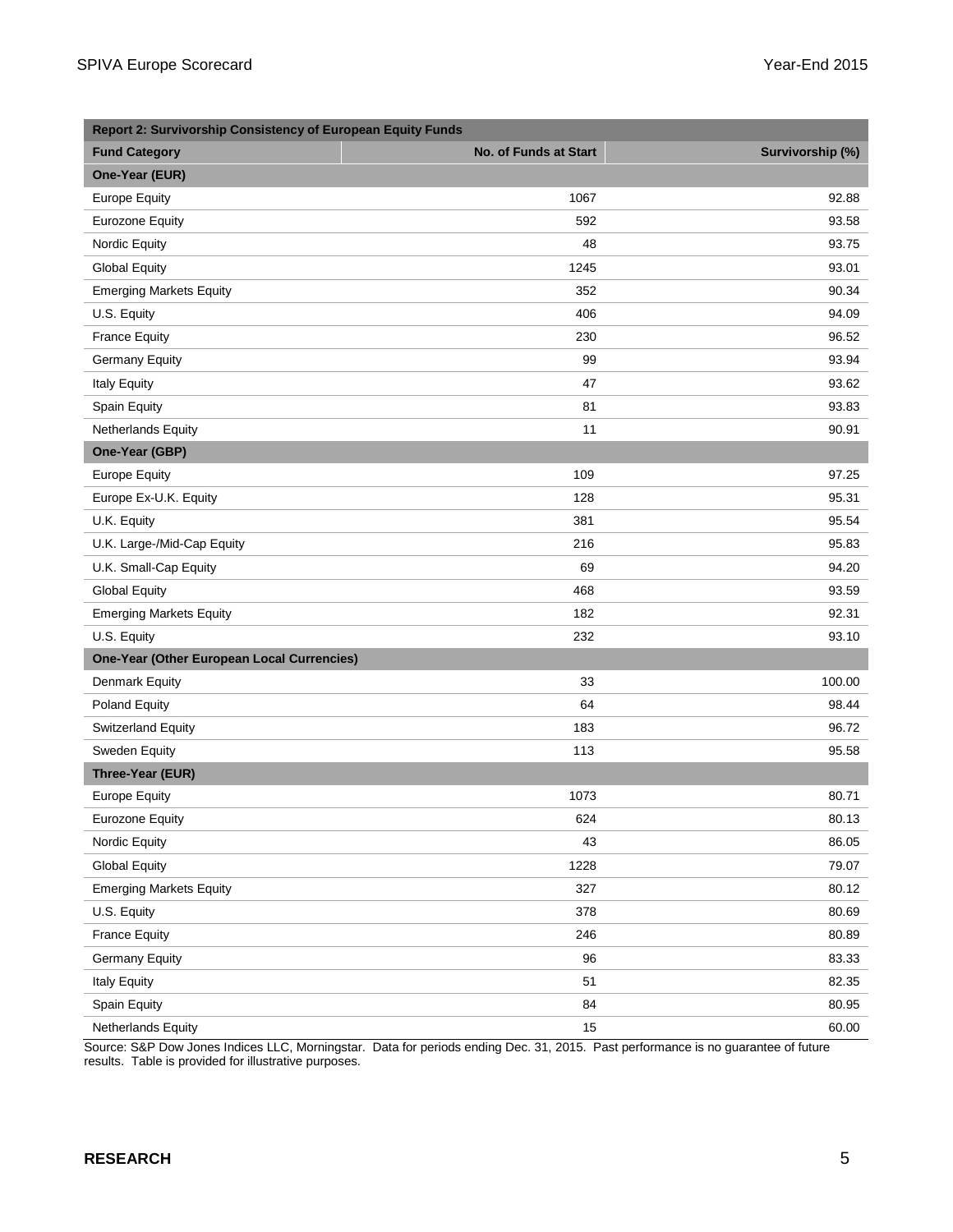| Report 2: Survivorship Consistency of European Equity Funds (cont.) |                              |                  |  |
|---------------------------------------------------------------------|------------------------------|------------------|--|
| <b>Fund Category</b>                                                | <b>No. of Funds at Start</b> | Survivorship (%) |  |
| Three-Year (GBP)                                                    |                              |                  |  |
| <b>Europe Equity</b>                                                | 100                          | 78.00            |  |
| Europe Ex-U.K. Equity                                               | 126                          | 80.95            |  |
| U.K. Equity                                                         | 413                          | 79.66            |  |
| U.K. Large-/Mid-Cap Equity                                          | 236                          | 80.08            |  |
| U.K. Small-Cap Equity                                               | 72                           | 80.56            |  |
| <b>Global Equity</b>                                                | 407                          | 82.80            |  |
| <b>Emerging Markets Equity</b>                                      | 140                          | 82.86            |  |
| U.S. Equity                                                         | 186                          | 79.57            |  |
| Three-Year (Other European Local Currencies)                        |                              |                  |  |
| Denmark Equity                                                      | 34                           | 94.12            |  |
| Poland Equity                                                       | 67                           | 94.03            |  |
| <b>Switzerland Equity</b>                                           | 188                          | 85.11            |  |
| Sweden Equity                                                       | 121                          | 81.82            |  |
| Five-Year (EUR)                                                     |                              |                  |  |
| <b>Europe Equity</b>                                                | 1220                         | 63.85            |  |
| <b>Eurozone Equity</b>                                              | 713                          | 65.50            |  |
| Nordic Equity                                                       | 38                           | 84.21            |  |
| <b>Global Equity</b>                                                | 1287                         | 65.89            |  |
| <b>Emerging Markets Equity</b>                                      | 276                          | 74.28            |  |
| U.S. Equity                                                         | 411                          | 65.69            |  |
| <b>France Equity</b>                                                | 267                          | 70.41            |  |
| <b>Germany Equity</b>                                               | 94                           | 79.79            |  |
| <b>Italy Equity</b>                                                 | 63                           | 61.90            |  |
| Spain Equity                                                        | 99                           | 68.69            |  |
| Netherlands Equity                                                  | 22                           | 31.82            |  |
| Five-Year (GBP)                                                     |                              |                  |  |
| <b>Europe Equity</b>                                                | 100                          | 61.00            |  |
| Europe Ex-U.K. Equity                                               | 134                          | 71.64            |  |
| U.K. Equity                                                         | 464                          | 64.66            |  |
| U.K. Large-/Mid-Cap Equity                                          | 270                          | 63.33            |  |
| U.K. Small-Cap Equity                                               | 75                           | 70.67            |  |
| <b>Global Equity</b>                                                | 400                          | 69.50            |  |
| <b>Emerging Markets Equity</b>                                      | 108                          | 78.70            |  |
| U.S. Equity                                                         | 183                          | 65.03            |  |
| Five-Year (Other European Local Currencies)                         |                              |                  |  |
| Denmark Equity                                                      | 33                           | 84.85            |  |
| Poland Equity                                                       | 62                           | 95.16            |  |
| <b>Switzerland Equity</b>                                           | 191                          | 76.96            |  |
| Sweden Equity                                                       | 136                          | 66.91            |  |

Source: S&P Dow Jones Indices LLC, Morningstar. Data for periods ending Dec. 31, 2015. Past performance is no guarantee of future results. Table is provided for illustrative purposes.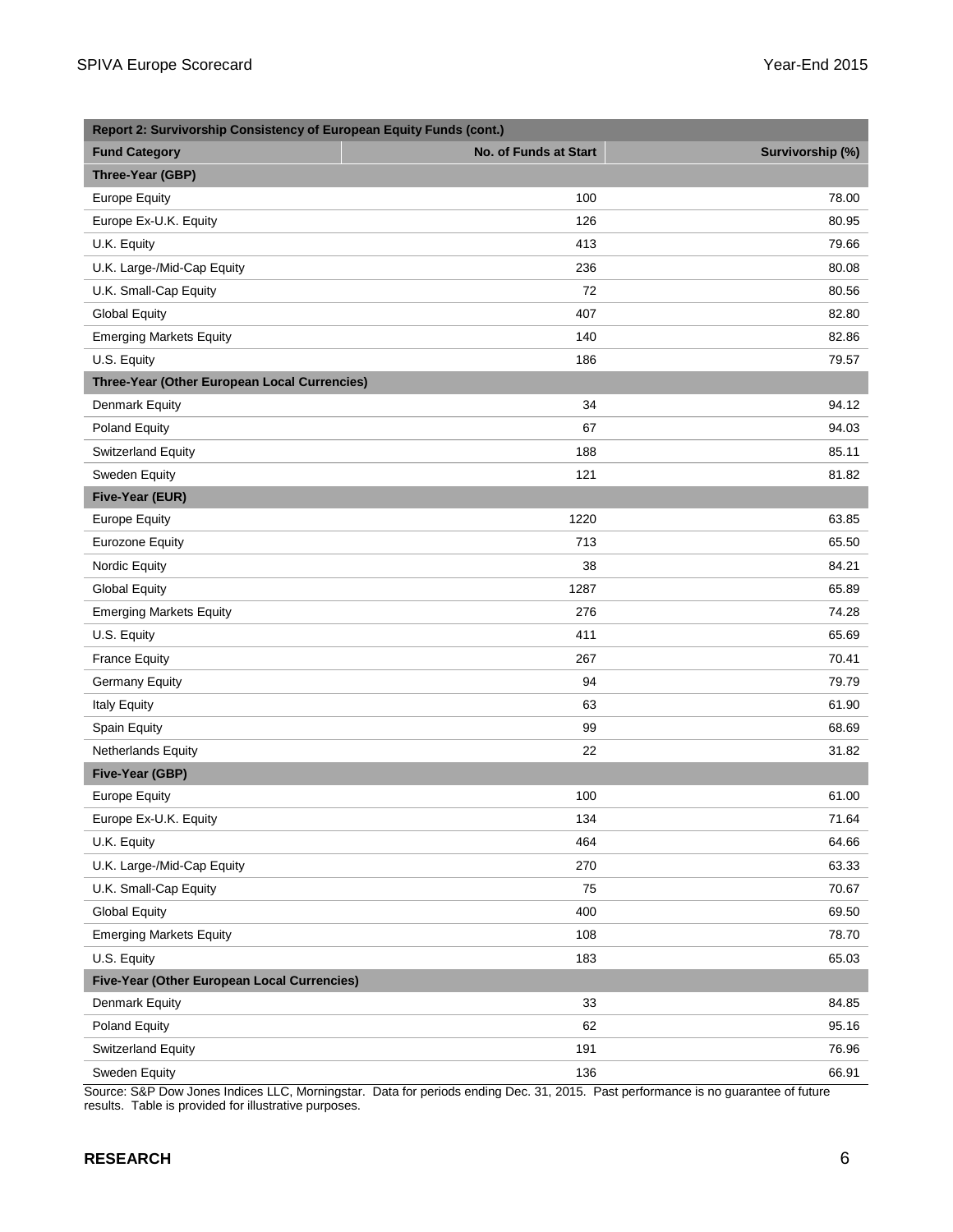| Report 2: Survivorship Consistency of European Equity Funds (cont.) |                       |                  |  |
|---------------------------------------------------------------------|-----------------------|------------------|--|
| <b>Fund Category</b>                                                | No. of Funds at Start | Survivorship (%) |  |
| Ten-Year (EUR)                                                      |                       |                  |  |
| <b>Europe Equity</b>                                                | 1208                  | 47.85            |  |
| <b>Eurozone Equity</b>                                              | 757                   | 46.24            |  |
| Nordic Equity                                                       | 25                    | 60.00            |  |
| <b>Global Equity</b>                                                | 1254                  | 44.26            |  |
| <b>Emerging Markets Equity</b>                                      | 176                   | 60.80            |  |
| U.S. Equity                                                         | 477                   | 38.57            |  |
| <b>France Equity</b>                                                | 292                   | 50.00            |  |
| <b>Germany Equity</b>                                               | 114                   | 55.26            |  |
| <b>Italy Equity</b>                                                 | 92                    | 33.70            |  |
| Spain Equity                                                        | 122                   | 46.72            |  |
| Netherlands Equity                                                  | 31                    | 22.58            |  |
| Ten-Year (GBP)                                                      |                       |                  |  |
| <b>Europe Equity</b>                                                | 65                    | 40.00            |  |
| Europe Ex-U.K. Equity                                               | 134                   | 56.72            |  |
| U.K. Equity                                                         | 498                   | 45.38            |  |
| U.K. Large-/Mid-Cap Equity                                          | 315                   | 41.90            |  |
| U.K. Small-Cap Equity                                               | 70                    | 55.71            |  |
| <b>Global Equity</b>                                                | 307                   | 53.75            |  |
| <b>Emerging Markets Equity</b>                                      | 52                    | 67.31            |  |
| U.S. Equity                                                         | 161                   | 44.72            |  |
| Ten-Year (Other European Local Currencies)                          |                       |                  |  |
| Denmark Equity                                                      | 36                    | 55.56            |  |
| Poland Equity                                                       | 24                    | 100.00           |  |
| <b>Switzerland Equity</b>                                           | 142                   | 64.08            |  |
| Sweden Equity                                                       | 117                   | 54.70            |  |

Source: S&P Dow Jones Indices LLC, Morningstar. Data for periods ending Dec. 31, 2015. Past performance is no guarantee of future results. Table is provided for illustrative purposes.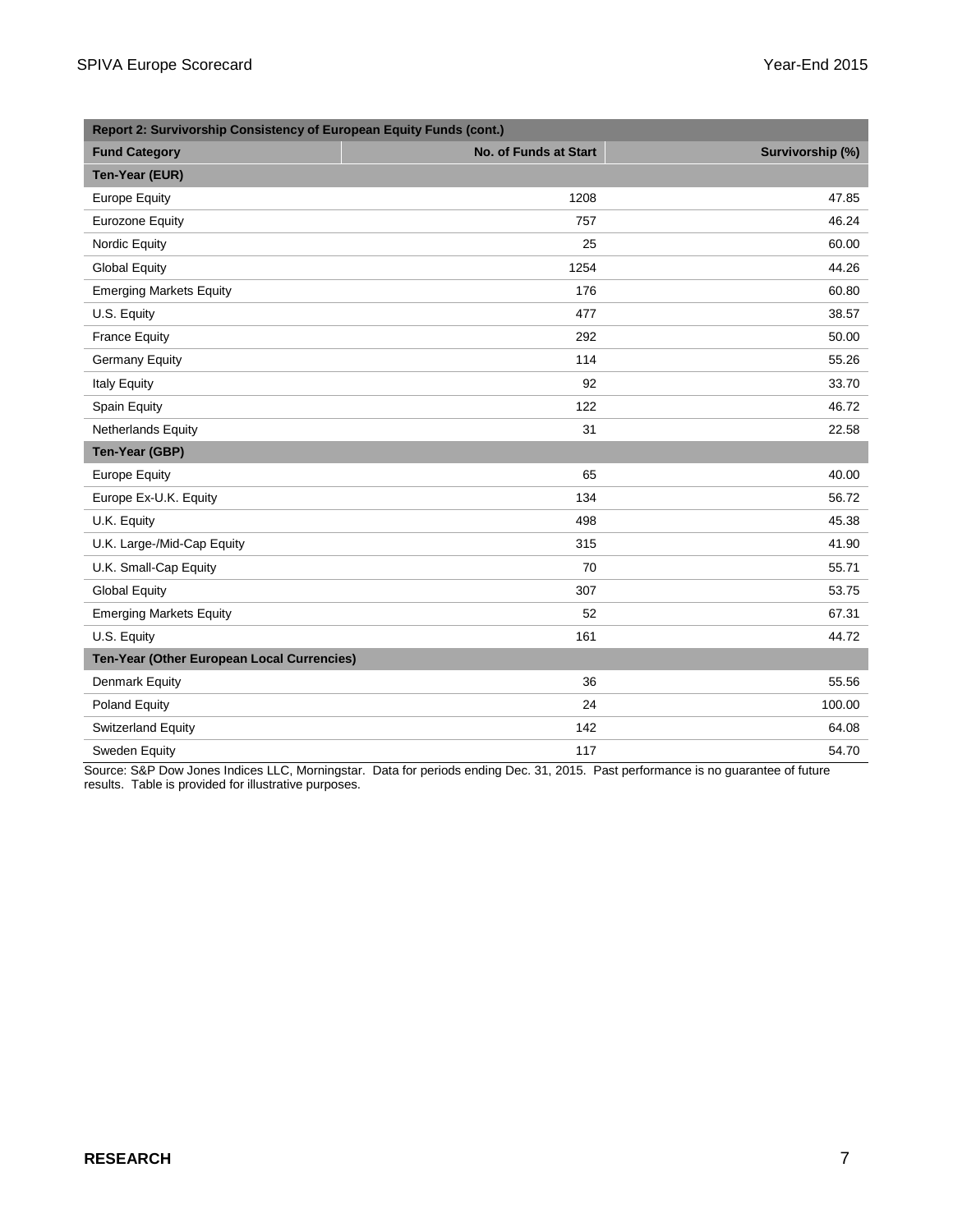| Report 3: Average European Equity Fund Performance (Equal Weighted) |              |                           |                          |                         |
|---------------------------------------------------------------------|--------------|---------------------------|--------------------------|-------------------------|
| Category                                                            | One-Year (%) | Three-Year (Annualized %) | Five-Year (Annualized %) | Ten-Year (Annualized %) |
| Data in EUR                                                         |              |                           |                          |                         |
| <b>Europe Equity</b>                                                | 13.75        | 13.04                     | 8.41                     | 4.03                    |
| S&P Europe 350                                                      | 8.61         | 12.33                     | 9.18                     | 4.93                    |
| <b>Eurozone Equity</b>                                              | 13.03        | 12.31                     | 7.23                     | 2.98                    |
| S&P Eurozone BMI                                                    | 12.01        | 14.03                     | 8.75                     | 4.39                    |
| Nordic Equity                                                       | 21.98        | 16.04                     | 8.68                     | 7.69                    |
| S&P Nordic BMI                                                      | 17.08        | 16.14                     | 10.07                    | 7.85                    |
| <b>Global Equity</b>                                                | 8.29         | 13.07                     | 7.98                     | 3.30                    |
| S&P Global 1200                                                     | 10.42        | 16.88                     | 12.42                    | 6.51                    |
| <b>Emerging Markets Equity</b>                                      | $-4.96$      | $-0.74$                   | $-1.96$                  | 2.69                    |
| S&P/IFCI                                                            | $-2.40$      | 1.49                      | 0.48                     | 5.60                    |
| U.S. Equity                                                         | 7.71         | 18.59                     | 12.80                    | 5.12                    |
| S&P 500                                                             | 12.93        | 22.80                     | 17.42                    | 8.19                    |
| <b>France Equity</b>                                                | 17.51        | 14.41                     | 8.31                     | 3.96                    |
| S&P France BMI                                                      | 13.77        | 13.86                     | 9.43                     | 4.74                    |
| Germany Equity                                                      | 14.46        | 13.49                     | 9.39                     | 6.62                    |
| S&P Germany BMI                                                     | 11.37        | 13.43                     | 9.99                     | 7.40                    |
| <b>Italy Equity</b>                                                 | 21.49        | 16.04                     | 6.99                     | 0.14                    |
| S&P Italy BMI                                                       | 17.90        | 13.86                     | 5.59                     | $-0.90$                 |
| Spain Equity                                                        | 1.35         | 10.60                     | 5.00                     | 2.55                    |
| S&P Spain BMI                                                       | $-4.37$      | 10.01                     | 4.53                     | 2.86                    |
| <b>Netherlands Equity</b>                                           | 16.18        | 13.62                     | 7.03                     | 3.13                    |
| S&P Netherlands BMI                                                 | 14.44        | 17.47                     | 11.53                    | 7.18                    |
| Data in GBP                                                         |              |                           |                          |                         |
| <b>Europe Equity</b>                                                | 11.17        | 11.89                     | 7.48                     | 7.04                    |
| S&P Europe 350                                                      | 3.13         | 8.81                      | 5.93                     | 5.68                    |
| Europe Ex-U.K. Equity                                               | 11.04        | 12.16                     | 7.51                     | 7.00                    |
| S&P Europe Ex-U.K. BMI                                              | 6.86         | 11.14                     | 6.50                     | 6.42                    |
| U.K. Equity                                                         | 6.35         | 11.30                     | 8.62                     | 6.61                    |
| S&P United Kingdom BMI                                              | 0.40         | 7.07                      | 6.12                     | 5.67                    |
| U.K. Large-/Mid-Cap Equity                                          | 4.18         | 10.07                     | 7.74                     | 5.91                    |
| S&P United Kingdom<br>LargeMidCap                                   | $-2.59$      | 4.98                      | 4.48                     | 4.74                    |
| U.K. Small-Cap Equity                                               | 15.53        | 16.04                     | 12.19                    | 9.13                    |
| S&P United Kingdom<br>SmallCap                                      | 14.45        | 17.14                     | 14.19                    | 10.45                   |
| <b>Global Equity</b>                                                | 3.92         | 10.78                     | 6.45                     | 5.43                    |
| S&P Global 1200                                                     | 4.84         | 13.14                     | 9.06                     | 7.25                    |
| <b>Emerging Markets Equity</b>                                      | $-9.58$      | $-3.27$                   | $-3.92$                  | 5.42                    |
| S&P/IFCI                                                            | $-7.30$      | $-1.69$                   | $-2.50$                  | 6.34                    |
| U.S. Equity                                                         | 3.57         | 16.83                     | 10.88                    | 7.17                    |
| S&P 500                                                             | 7.25         | 18.95                     | 13.94                    | 8.96                    |
| Data in Other European Local Currencies                             |              |                           |                          |                         |
| Denmark Equity                                                      | 36.89        | 31.72                     | 17.67                    | 10.99                   |
| S&P Denmark BMI                                                     | 38.98        | 29.84                     | 19.68                    | 12.84                   |
| Poland Equity                                                       | $-9.96$      | $-2.80$                   | $-4.93$                  | 2.21                    |
| S&P Poland BMI                                                      | $-12.18$     | $-1.92$                   | $-0.43$                  | 1.60                    |
| <b>Switzerland Equity</b>                                           | 5.27         | 13.56                     | 7.74                     | 4.51                    |
| S&P Switzerland BMI                                                 | 2.88         | 13.38                     | 10.13                    | 5.13                    |
| Sweden Equity                                                       | 15.30        | 19.64                     | 10.46                    | 8.98                    |
| S&P Sweden BMI                                                      | 9.30         | 16.90                     | 10.13                    | 8.78                    |

Source: S&P Dow Jones Indices LLC, Morningstar. Data for periods ending Dec. 31, 2015. Index performance based on total return. Funds are equal weighted, but indices are not. Past performance is no guarantee of future results. Table is provided for illustrative purposes.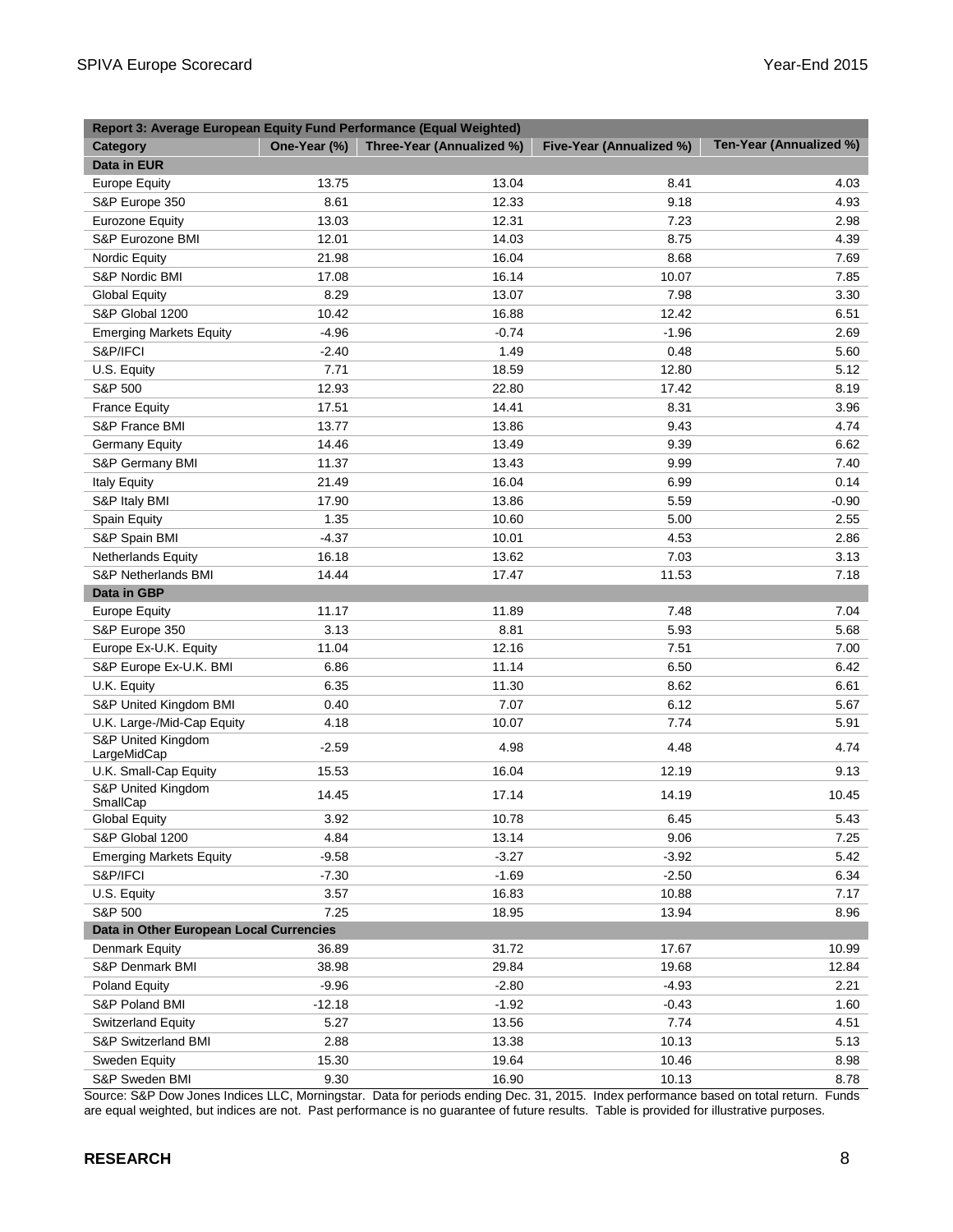| Report 4: Average European Equity Fund Performance (Asset Weighted) |              |                           |                          |                         |
|---------------------------------------------------------------------|--------------|---------------------------|--------------------------|-------------------------|
| <b>Category</b>                                                     | One-Year (%) | Three-Year (Annualized %) | Five-Year (Annualized %) | Ten-Year (Annualized %) |
| Data in EUR                                                         |              |                           |                          |                         |
| <b>Europe Equity</b>                                                | 13.72        | 13.29                     | 8.99                     | 4.55                    |
| S&P Europe 350                                                      | 8.61         | 12.33                     | 9.18                     | 4.93                    |
| Eurozone Equity                                                     | 13.15        | 12.63                     | 7.58                     | 3.09                    |
| S&P Eurozone BMI                                                    | 12.01        | 14.03                     | 8.75                     | 4.39                    |
| Nordic Equity                                                       | 22.12        | 15.61                     | 8.92                     | 7.83                    |
| S&P Nordic BMI                                                      | 17.08        | 16.14                     | 10.07                    | 7.85                    |
| <b>Global Equity</b>                                                | 8.58         | 13.93                     | 8.73                     | 4.00                    |
| S&P Global 1200                                                     | 10.42        | 16.88                     | 12.42                    | 6.51                    |
| <b>Emerging Markets Equity</b>                                      | $-4.12$      | 0.16                      | $-1.19$                  | 3.80                    |
| S&P/IFCI                                                            | $-2.40$      | 1.49                      | 0.48                     | 5.60                    |
| U.S. Equity                                                         | 9.13         | 19.25                     | 13.34                    | 5.65                    |
| S&P 500                                                             | 12.93        | 22.80                     | 17.42                    | 8.19                    |
| <b>France Equity</b>                                                | 15.30        | 13.45                     | 8.10                     | 3.89                    |
| S&P France BMI                                                      | 13.77        | 13.86                     | 9.43                     | 4.74                    |
| <b>Germany Equity</b>                                               | 15.58        | 14.57                     | 10.21                    | 7.47                    |
| S&P Germany BMI                                                     | 11.37        | 13.43                     | 9.99                     | 7.40                    |
| <b>Italy Equity</b>                                                 | 21.31        | 15.75                     | 7.07                     | 0.24                    |
| S&P Italy BMI                                                       | 17.90        | 13.86                     | 5.59                     | $-0.90$                 |
| Spain Equity                                                        | 3.60         | 11.15                     | 5.67                     | 3.46                    |
| S&P Spain BMI                                                       | $-4.37$      | 10.01                     | 4.53                     | 2.86                    |
| <b>Netherlands Equity</b>                                           | 17.70        | 13.46                     | 6.65                     | 3.81                    |
| S&P Netherlands BMI                                                 | 14.44        | 17.47                     | 11.53                    | 7.18                    |
| Data in GBP                                                         |              |                           |                          |                         |
| <b>Europe Equity</b>                                                | 12.50        | 12.28                     | 8.43                     | 8.89                    |
| S&P Europe 350                                                      | 3.13         | 8.81                      | 5.93                     | 5.68                    |
| Europe Ex-U.K. Equity                                               | 11.90        | 12.23                     | 7.95                     | 6.89                    |
| S&P Europe Ex-U.K. BMI                                              | 6.86         | 11.14                     | 6.50                     | 6.42                    |
| U.K. Equity                                                         | 6.07         | 10.63                     | 8.16                     | 6.54                    |
| S&P United Kingdom BMI                                              | 0.40         | 7.07                      | 6.12                     | 5.67                    |
| U.K. Large-/Mid-Cap Equity                                          | 4.23         | 10.07                     | 7.86                     | 6.05                    |
| S&P United Kingdom<br>LargeMidCap                                   | $-2.59$      | 4.98                      | 4.48                     | 4.74                    |
| U.K. Small-Cap Equity                                               | 16.63        | 16.71                     | 12.90                    | 9.67                    |
| S&P United Kingdom                                                  |              |                           |                          |                         |
| SmallCap                                                            | 14.45        | 17.14                     | 14.19                    | 10.45                   |
| <b>Global Equity</b>                                                | 5.34         | 12.38                     | 7.57                     | 6.21                    |
| S&P Global 1200                                                     | 4.84         | 13.14                     | 9.06                     | 7.25                    |
| <b>Emerging Markets Equity</b>                                      | $-8.88$      | $-2.77$                   | $-2.09$                  | 6.69                    |
| S&P/IFCI                                                            | $-7.30$      | $-1.69$                   | $-2.50$                  | 6.34                    |
| U.S. Equity                                                         | 4.76         | 17.34                     | 10.96                    | 7.48                    |
| S&P 500                                                             | 7.25         | 18.95                     | 13.94                    | 8.96                    |
| Data in Other European Local Currencies                             |              |                           |                          |                         |
| Denmark Equity                                                      | 36.21        | 31.16                     | 17.37                    | 11.36                   |
| S&P Denmark BMI                                                     | 38.98        | 29.84                     | 19.68                    | 12.84                   |
| Poland Equity                                                       | $-11.97$     | $-2.91$                   | $-9.69$                  | $-0.75$                 |
| S&P Poland BMI                                                      | $-12.18$     | $-1.92$                   | $-0.43$                  | 1.60                    |
| <b>Switzerland Equity</b>                                           | 5.20         | 13.98                     | 8.65                     | 4.87                    |
| S&P Switzerland BMI                                                 | 2.88         | 13.38                     | 10.13                    | 5.13                    |
| Sweden Equity                                                       | 13.46        | 19.00                     | 10.27                    | 9.33                    |
| S&P Sweden BMI                                                      | 9.30         | 16.90                     | 10.13                    | 8.78                    |

Source: S&P Dow Jones Indices LLC, Morningstar. Data for periods ending Dec. 31, 2015. Index performance based on total returns. Past performance is no guarantee of future results. Table is provided for illustrative purposes.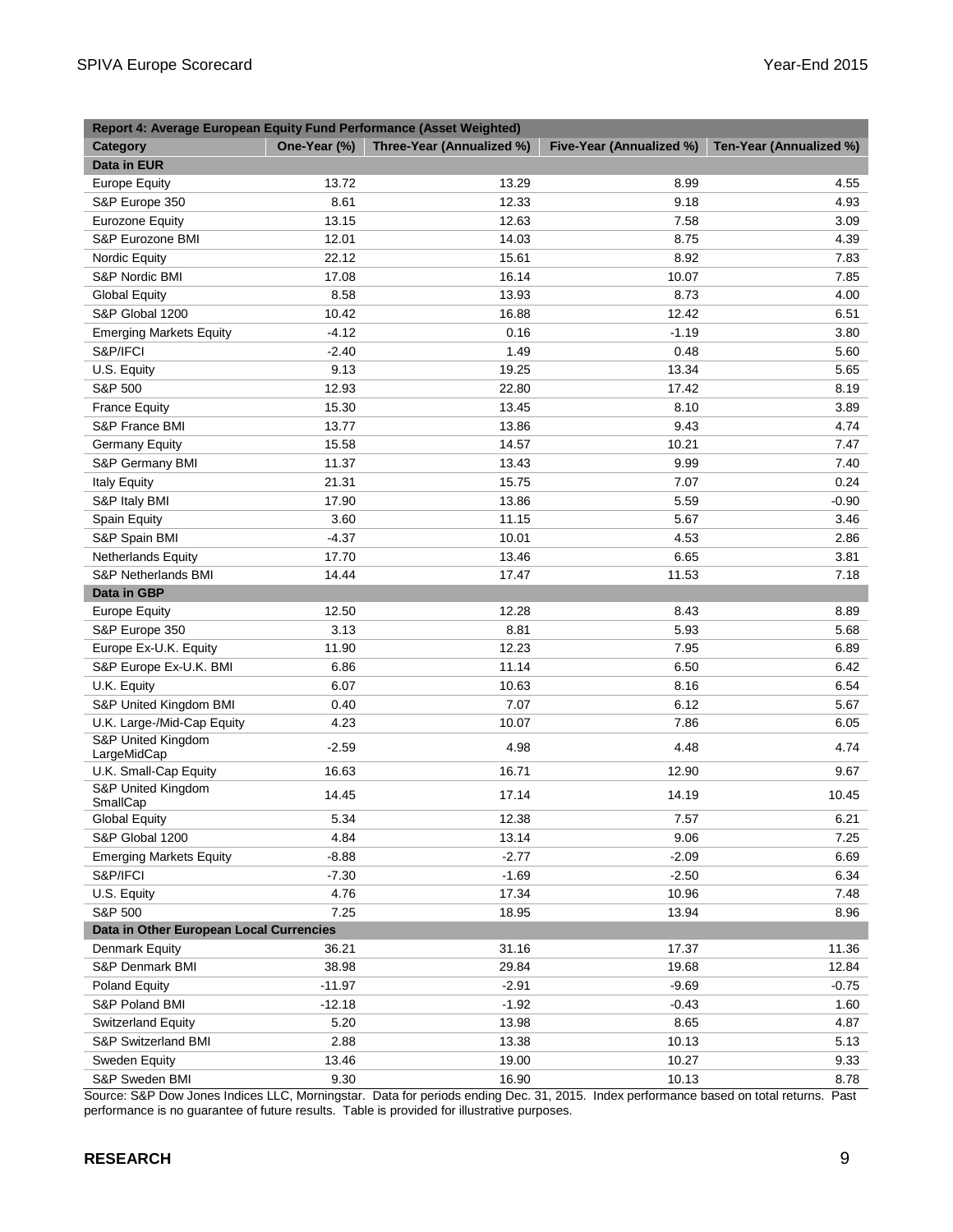| <b>Report 5: Quartile Breakpoints of European Equity Funds</b> |                       |                        |                       |
|----------------------------------------------------------------|-----------------------|------------------------|-----------------------|
| <b>Fund Category</b>                                           | <b>Third Quartile</b> | <b>Second Quartile</b> | <b>First Quartile</b> |
| One-Year (EUR)                                                 |                       |                        |                       |
| <b>Europe Equity</b>                                           | 8.44                  | 12.08                  | 16.57                 |
| Eurozone Equity                                                | 8.67                  | 11.43                  | 14.65                 |
| <b>Nordic Equity</b>                                           | 16.08                 | 21.40                  | 27.71                 |
| <b>Global Equity</b>                                           | 5.19                  | 8.36                   | 10.88                 |
| <b>Emerging Markets Equity</b>                                 | $-7.49$               | $-4.82$                | $-1.92$               |
| U.S. Equity                                                    | 5.23                  | 9.06                   | 11.73                 |
| <b>France Equity</b>                                           | 12.04                 | 14.70                  | 21.85                 |
| Germany Equity                                                 | 8.62                  | 12.51                  | 19.17                 |
| <b>Italy Equity</b>                                            | 17.75                 | 20.88                  | 23.50                 |
| Spain Equity                                                   | $-4.04$               | 0.31                   | 4.25                  |
| <b>Netherlands Equity</b>                                      | 12.25                 | 18.91                  | 20.00                 |
| One-Year (GBP)                                                 |                       |                        |                       |
| <b>Europe Equity</b>                                           | 5.05                  | 9.17                   | 15.95                 |
| Europe Ex-U.K. Equity                                          | 7.44                  | 9.51                   | 13.07                 |
| U.K. Equity                                                    | 1.44                  | 5.74                   | 11.52                 |
| U.K. Large-/Mid-Cap Equity                                     | 0.42                  | 3.28                   | 6.82                  |
| U.K. Small-Cap Equity                                          | 10.53                 | 15.55                  | 19.33                 |
| <b>Global Equity</b>                                           | 1.69                  | 3.99                   | 6.86                  |
| <b>Emerging Markets Equity</b>                                 | $-11.92$              | $-9.73$                | $-6.33$               |
| U.S. Equity                                                    | 0.72                  | 3.76                   | 7.07                  |
| <b>One-Year (Other European Local Currencies)</b>              |                       |                        |                       |
| <b>Denmark Equity</b>                                          | 32.47                 | 33.65                  | 40.65                 |
| Poland Equity                                                  | $-10.17$              | $-5.24$                | 3.78                  |
| <b>Switzerland Equity</b>                                      | 2.34                  | 4.20                   | 8.03                  |
| Sweden Equity                                                  | 6.91                  | 12.98                  | 24.55                 |
| Three-Year (EUR)                                               |                       |                        |                       |
| <b>Europe Equity</b>                                           | 9.94                  | 11.92                  | 14.70                 |
| <b>Eurozone Equity</b>                                         | 9.92                  | 11.82                  | 13.49                 |
| Nordic Equity                                                  | 12.57                 | 16.24                  | 18.27                 |
| <b>Global Equity</b>                                           | 10.52                 | 13.26                  | 15.55                 |
| <b>Emerging Markets Equity</b>                                 | $-2.44$               | $-0.60$                | 1.08                  |
| U.S. Equity                                                    | 17.21                 | 19.23                  | 21.04                 |
| <b>France Equity</b>                                           | 11.30                 | 12.70                  | 16.61                 |
| <b>Germany Equity</b>                                          | 10.09                 | 12.33                  | 16.16                 |
| <b>Italy Equity</b>                                            | 13.41                 | 14.78                  | 17.55                 |
| Spain Equity                                                   | 7.90                  | 9.22                   | 12.13                 |
| <b>Netherlands Equity</b>                                      | 11.60                 | 14.19                  | 15.00                 |
| Three-Year (GBP)                                               |                       |                        |                       |
| <b>Europe Equity</b>                                           | 8.75                  | 10.95                  | 13.59                 |
| Europe Ex-U.K. Equity                                          | 9.77                  | 11.53                  | 13.02                 |
| U.K. Equity                                                    | 8.24                  | 10.86                  | 14.30                 |
| U.K. Large-/Mid-Cap Equity                                     | 7.55                  | 9.42                   | 11.66                 |
| U.K. Small-Cap Equity                                          | 13.32                 | 16.85                  | 18.50                 |
| <b>Global Equity</b>                                           | 8.83                  | 10.90                  | 13.33                 |
| <b>Emerging Markets Equity</b>                                 | $-4.94$               | $-3.45$                | $-0.49$               |
| U.S. Equity                                                    | 14.96                 | 17.31                  | 19.00                 |
| Three-Year (Other European Local Currencies)                   |                       |                        |                       |
| Denmark Equity                                                 | 27.68                 | 29.32                  | 33.97                 |
| Poland Equity                                                  | $-3.15$               | 2.90                   | 6.94                  |
| Switzerland Equity                                             | 11.59                 | 13.05                  | 14.72                 |
| Sweden Equity                                                  | 16.19                 | 17.53                  | 23.95                 |
|                                                                |                       |                        |                       |

Source: S&P Dow Jones Indices LLC, Morningstar. Data for periods ending Dec. 31, 2015. Index performance based on total returns. Past performance is no guarantee of future results. Table is provided for illustrative purposes.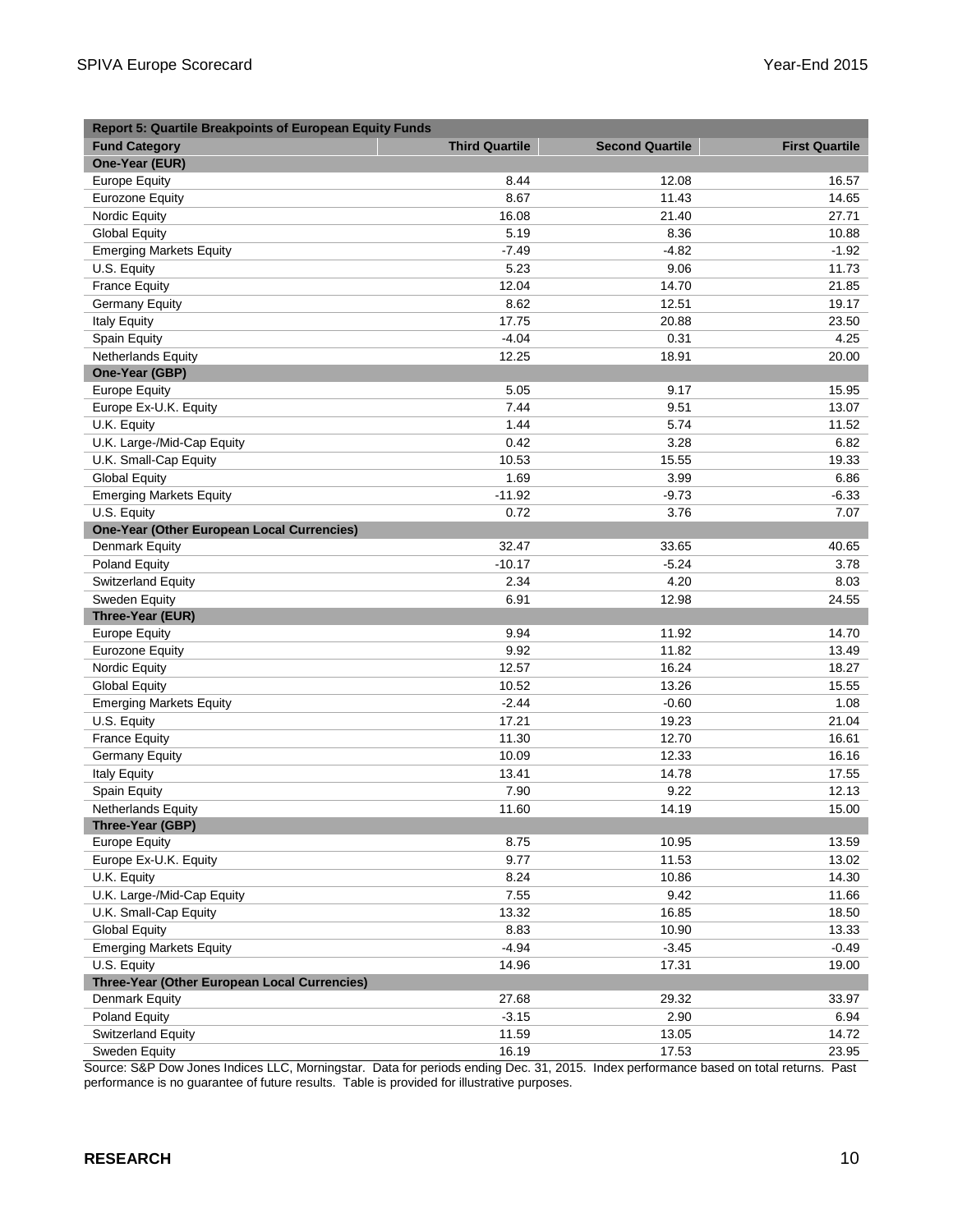| Report 5: Quartile Breakpoints of European Equity Funds (cont.) |                       |                        |                       |
|-----------------------------------------------------------------|-----------------------|------------------------|-----------------------|
| <b>Fund Category</b>                                            | <b>Third Quartile</b> | <b>Second Quartile</b> | <b>First Quartile</b> |
| Five-Year (EUR)                                                 |                       |                        |                       |
| <b>Europe Equity</b>                                            | 5.92                  | 7.73                   | 9.80                  |
| Eurozone Equity                                                 | 5.38                  | 6.77                   | 8.07                  |
| Nordic Equity                                                   | 6.65                  | 9.19                   | 10.69                 |
| <b>Global Equity</b>                                            | 5.89                  | 8.22                   | 10.03                 |
| <b>Emerging Markets Equity</b>                                  | $-3.22$               | $-1.86$                | $-0.61$               |
| U.S. Equity                                                     | 11.40                 | 13.01                  | 14.72                 |
| <b>France Equity</b>                                            | 6.37                  | 7.54                   | 9.13                  |
| <b>Germany Equity</b>                                           | 6.89                  | 8.84                   | 11.39                 |
| <b>Italy Equity</b>                                             | 5.65                  | 6.61                   | 8.46                  |
| Spain Equity                                                    | 2.71                  | 4.16                   | 6.11                  |
| <b>Netherlands Equity</b>                                       | 6.85                  | 7.85                   | 8.04                  |
| Five-Year (GBP)                                                 |                       |                        |                       |
| <b>Europe Equity</b>                                            | 5.63                  | 7.54                   | 9.28                  |
| Europe Ex-U.K. Equity                                           | 5.83                  | 6.86                   | 8.30                  |
| U.K. Equity                                                     | 6.07                  | 8.12                   | 11.05                 |
| U.K. Large-/Mid-Cap Equity                                      | 5.55                  | 6.85                   | 8.90                  |
| U.K. Small-Cap Equity                                           | 10.79                 | 12.95                  | 14.56                 |
| <b>Global Equity</b>                                            | 5.09                  | 6.56                   | 8.02                  |
| <b>Emerging Markets Equity</b>                                  | $-4.95$               | $-3.90$                | $-1.87$               |
| U.S. Equity                                                     | 9.35                  | 11.36                  | 12.79                 |
| Five-Year (Other European Local Currencies)                     |                       |                        |                       |
| Denmark Equity                                                  | 15.40                 | 17.00                  | 18.67                 |
| Poland Equity                                                   | $-4.65$               | $-0.79$                | 1.60                  |
| <b>Switzerland Equity</b>                                       | 6.53                  | 7.80                   | 8.95                  |
| Sweden Equity                                                   | 8.59                  | 9.63                   | 12.79                 |
| Ten-Year (EUR)                                                  |                       |                        |                       |
| <b>Europe Equity</b>                                            | 2.36                  | 3.61                   | 5.50                  |
| <b>Eurozone Equity</b>                                          | 1.51                  | 2.56                   | 3.94                  |
| Nordic Equity                                                   | 5.85                  | 6.64                   | 7.62                  |
| <b>Global Equity</b>                                            | 2.62                  | 3.59                   | 4.74                  |
| <b>Emerging Markets Equity</b>                                  | 1.36                  | 2.55                   | 3.53                  |
| U.S. Equity                                                     | 4.26                  | 5.30                   | 6.58                  |
| <b>France Equity</b>                                            | 2.50                  | 3.28                   | 5.40                  |
| <b>Germany Equity</b>                                           | 5.78                  | 6.65                   | 8.31                  |
| <b>Italy Equity</b>                                             | $-0.55$               | 0.30                   | 0.88                  |
| Spain Equity                                                    | 1.46                  | 2.66                   | 3.42                  |
| Netherlands Equity                                              | 2.98                  | 3.40                   | 4.57                  |
| Ten-Year (GBP)                                                  |                       |                        |                       |
| <b>Europe Equity</b>                                            | 6.04                  | 6.91                   | 8.63                  |
| Europe Ex-U.K. Equity                                           | 5.71                  | 6.42                   | 8.08                  |
| U.K. Equity                                                     | 5.24                  | 6.76                   | 8.51                  |
| U.K. Large-/Mid-Cap Equity                                      | 4.76                  | 5.68                   | 7.25                  |
| U.K. Small-Cap Equity                                           | 8.01                  | 9.88                   | 11.26                 |
| <b>Global Equity</b>                                            | 4.50                  | 5.76                   | 6.86                  |
| <b>Emerging Markets Equity</b>                                  | 4.08                  | 5.23                   | 6.16                  |
| U.S. Equity                                                     | 6.36                  | 7.61                   | 8.58                  |
| Ten-Year (Other European Local Currencies)                      |                       |                        |                       |
| <b>Denmark Equity</b>                                           | 9.90                  | 10.87                  | 12.28                 |
| Poland Equity                                                   | $-1.24$               | $-0.13$                | 1.18                  |
| Switzerland Equity                                              | 3.22                  | 4.13                   | 6.24                  |
| Sweden Equity                                                   | 7.73                  | 8.65                   | 10.69                 |

Source: S&P Dow Jones Indices LLC, Morningstar. Data for periods Dec. 31, 2015. Index performance based on total returns. Past performance is no guarantee of future results. Table is provided for illustrative purposes.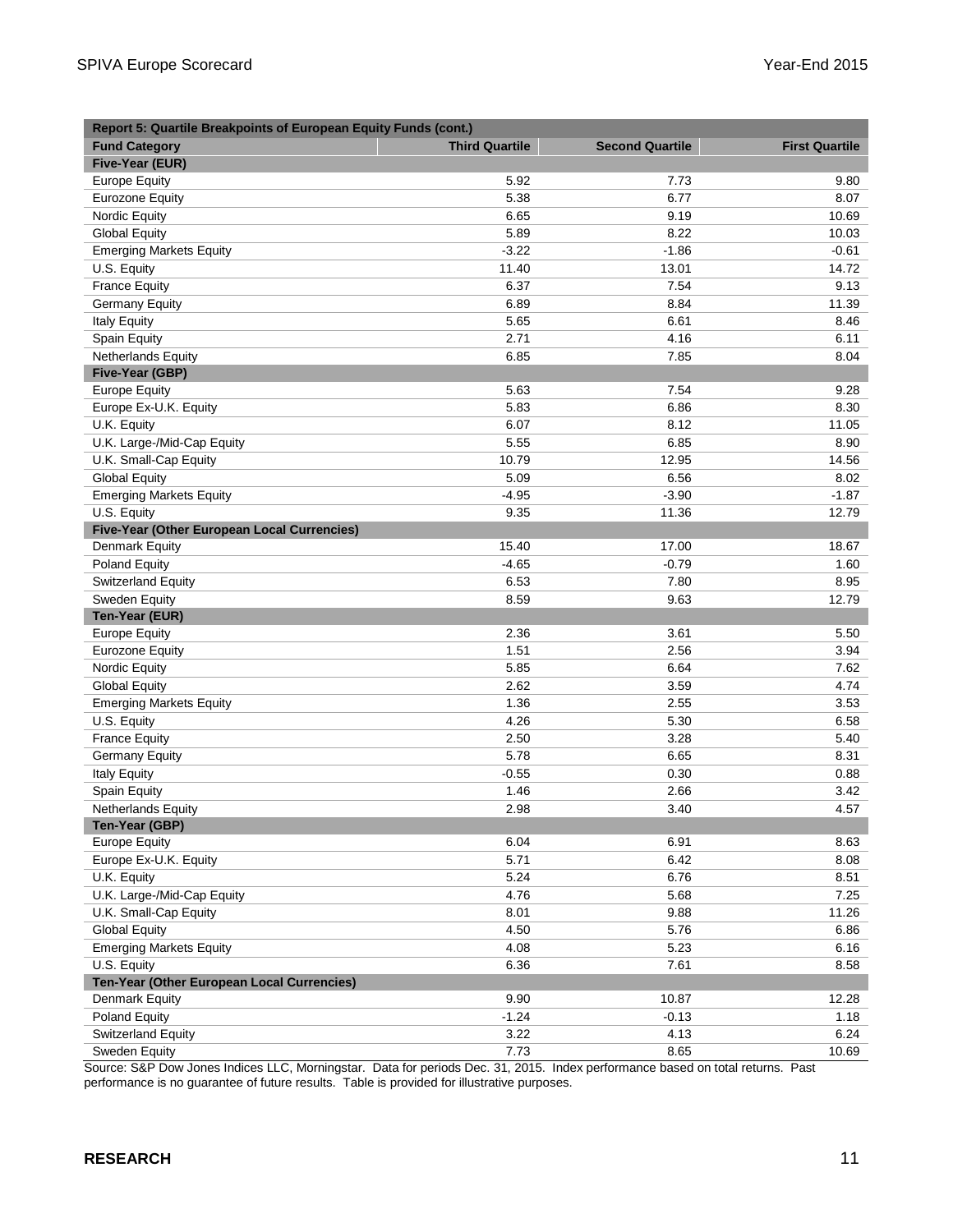# **APPENDIX A**

#### **SPIVA Styles and Morningstar Fund Classifications**

Data from Morningstar Europe is obtained for all managed funds for which month-end data is available during the performance period. The data includes funds domiciled in European markets as well as major Asian markets where material numbers of European UCITS funds are available (chiefly Hong Kong, Singapore, Taiwan, and South Africa). Offshore European equity funds are excluded. Funds are classified based on the Morningstar fund classification system, and the SPIVA Scorecard covers European and global equity categories.

#### **European Equity Funds Denominated in EUR, GBP, and Other European Local Currencies**

The SPIVA Europe Scorecard covers both regional and country-specific funds that are denominated in EUR, GBP, and other European local currencies, and they have been mapped to the relevant Morningstar fund categories as we here indicate. The Morningstar classification system produces narrow, style-based classifications for funds, particularly in relation to European and international equities. S&P Dow Jones Indices has consolidated the style-based categories in order to generate a larger sample size and develop a broad-market comparison to market-based benchmarks. A narrow, style-based comparison would yield a limited sample size, given that value and growth style segments are not consistently discernible over the past five years.

| <b>Exhibit 1: Morningstar Categories and SPIVA Peer Groups for European Equity Funds</b> |                                              |  |  |  |
|------------------------------------------------------------------------------------------|----------------------------------------------|--|--|--|
| <b>European Funds Denominated in Euros (EUR)</b>                                         |                                              |  |  |  |
| <b>Morningstar Category</b>                                                              | <b>SPIVA Category</b>                        |  |  |  |
| Europe Open-Ended Europe Flex-Cap Equity                                                 |                                              |  |  |  |
| Europe Open-Ended Europe Large-Cap Blend Equity                                          |                                              |  |  |  |
| Europe Open-Ended Europe Large-Cap Growth Equity                                         |                                              |  |  |  |
| Europe Open-Ended Europe Large-Cap Value Equity                                          | S&P Europe 350 (EUR) Gross Total Return      |  |  |  |
| Europe Open-Ended Mid-Cap Equity                                                         |                                              |  |  |  |
| Europe Open-Ended Small-Cap Equity                                                       |                                              |  |  |  |
| Europe Open-Ended Eurozone Flex-Cap Equity                                               |                                              |  |  |  |
| Europe Open-Ended Eurozone Large-Cap Equity                                              | S&P Eurozone BMI (EUR) Gross Total Return    |  |  |  |
| Europe Open-Ended Eurozone Mid-Cap Equity                                                |                                              |  |  |  |
| Europe Open-Ended Eurozone Small-Cap Equity                                              |                                              |  |  |  |
| Europe Open-Ended France Large-Cap Equity                                                |                                              |  |  |  |
| Europe Open-Ended France Small-/Mid-Cap Equity                                           | S&P France BMI (EUR) Gross Total Return      |  |  |  |
| Europe Open-Ended Germany Large-Cap Equity                                               |                                              |  |  |  |
| Europe Open-Ended Germany Small-/Mid-Cap Equity                                          | S&P Germany BMI (EUR) Gross Total Return     |  |  |  |
| Europe Open-Ended Italy Equity                                                           | S&P Italy BMI (EUR) Gross Total Return       |  |  |  |
| Europe Open-Ended Netherlands Equity                                                     | S&P Netherlands BMI (EUR) Gross Total Return |  |  |  |
| Europe Open-Ended Nordic Equity                                                          | S&P Nordic BMI (EUR) Gross Total Return      |  |  |  |
| Europe Open-Ended Spain Equity                                                           | S&P Spain BMI (EUR) Gross Total Return       |  |  |  |

Morningstar categories have been mapped to SPIVA peer groups in the following manner.

Source: S&P Dow Jones Indices LLC and Morningstar. Table is provided for illustrative purposes.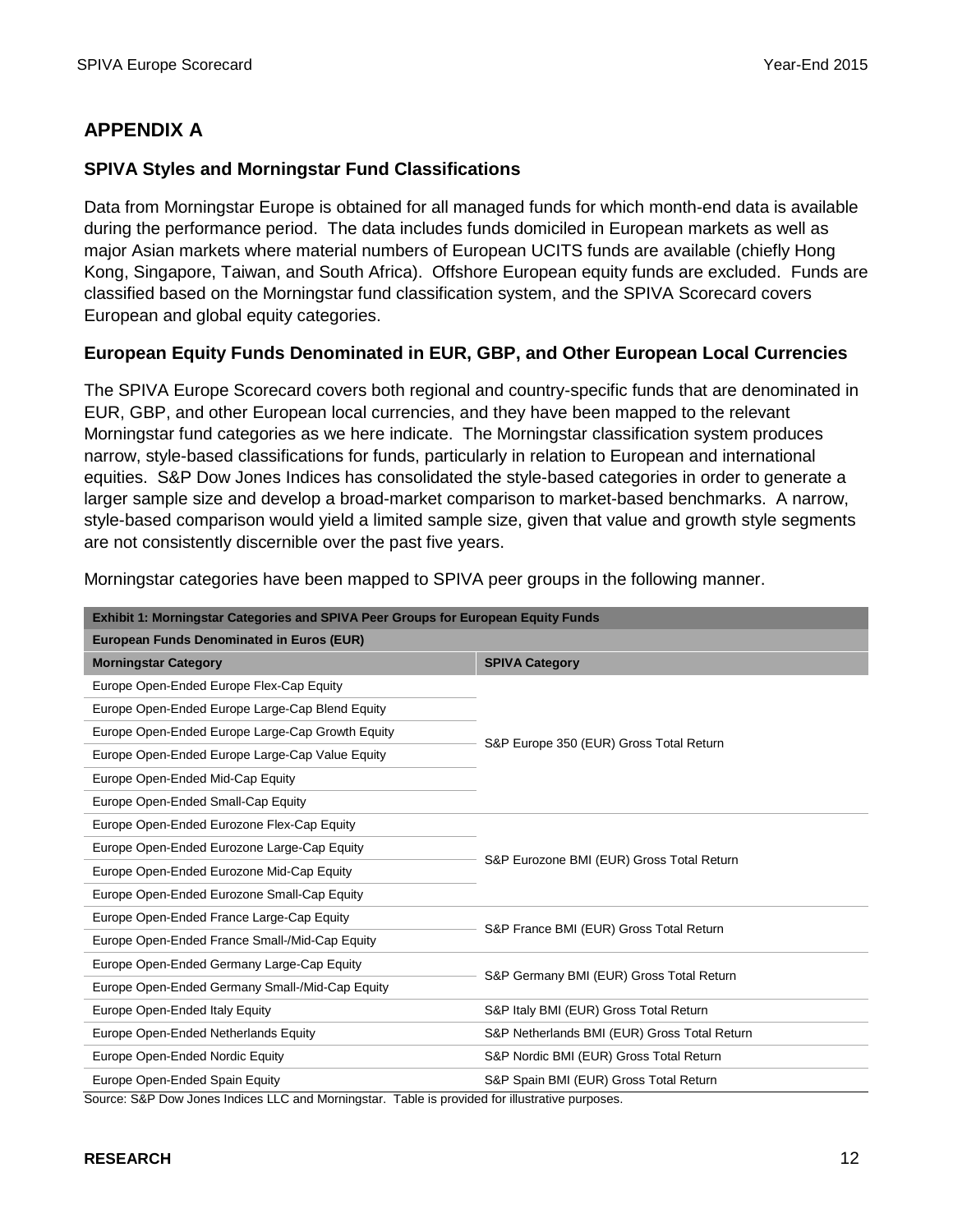| Exhibit 1: Morningstar Categories and SPIVA Peer Groups for European Equity Funds (cont.) |                                                         |  |  |
|-------------------------------------------------------------------------------------------|---------------------------------------------------------|--|--|
| <b>European Funds Denominated in Pound Sterling (GBP)</b>                                 |                                                         |  |  |
| <b>Morningstar Category</b>                                                               | <b>SPIVA Category</b>                                   |  |  |
| Europe Open-Ended Europe Flex-Cap Equity                                                  |                                                         |  |  |
| Europe Open-Ended Europe Large-Cap Blend Equity                                           |                                                         |  |  |
| Europe Open-Ended Europe Large-Cap Growth Equity                                          | S&P Europe 350 (GBP) (WM) Gross Total Return            |  |  |
| Europe Open-Ended Europe Large-Cap Value Equity                                           |                                                         |  |  |
| Europe Open-Ended Europe Mid-Cap Equity                                                   |                                                         |  |  |
| Europe Open-Ended Europe Small-Cap Equity                                                 |                                                         |  |  |
| Europe Open-Ended Europe Ex-U.K. Large-Cap Equity                                         | S&P Europe Ex-U.K. BMI (GBP) Gross Total Return         |  |  |
| Europe Open-Ended Europe Ex-U.K. Small-/Mid-Cap Equity                                    |                                                         |  |  |
| Europe Open-Ended U.K. Large-Cap Blend Equity                                             |                                                         |  |  |
| Europe Open-Ended U.K. Large-Cap Growth Equity                                            |                                                         |  |  |
| Europe Open-Ended U.K. Large-Cap Value Equity                                             | S&P United Kingdom LargeMidCap (GBP) Gross Total Return |  |  |
| Europe Open-Ended U.K. Mid-Cap Equity                                                     |                                                         |  |  |
| Europe Open-Ended U.K. Small-Cap Equity                                                   | S&P United Kingdom SmallCap (GBP) Gross Total Return    |  |  |
| Europe Open-Ended U.K. Large-Cap Blend Equity                                             |                                                         |  |  |
| Europe Open-Ended U.K. Large-Cap Growth Equity                                            |                                                         |  |  |
| Europe Open-Ended U.K. Large-Cap Value Equity                                             | S&P United Kingdom BMI (GBP) Gross Total Return         |  |  |
| Europe Open-Ended U.K. Mid-Cap Equity                                                     |                                                         |  |  |
| Europe Open-Ended U.K. Small-Cap Equity                                                   |                                                         |  |  |
| Europe Open-Ended U.K. Flex-Cap Equity                                                    |                                                         |  |  |
| European Funds Denominated in Other European Local Currencies                             |                                                         |  |  |
| Europe Open-Ended Denmark Equity                                                          | S&P Denmark BMI (Local Currency) Gross Total Return     |  |  |
| Europe Open-Ended Poland Equity                                                           | S&P Poland BMI (Local Currency) Gross Total Return      |  |  |
| Europe Open-Ended Sweden Large-Cap Equity                                                 | S&P Sweden BMI (Local Currency) Gross Total Return      |  |  |
| Europe Open-Ended Sweden Small/Mid-Cap Equity                                             |                                                         |  |  |
| Europe Open-Ended Switzerland Small/Mid-Cap Equity                                        | S&P Switzerland BMI (Local Currency) Gross Total Return |  |  |
| Europe Open-Ended Switzerland Large-Cap Equity                                            |                                                         |  |  |

Source: S&P Dow Jones Indices LLC and Morningstar. Table is provided for illustrative purposes.

#### **International Funds Denominated in EUR and GBP**

For international equities, the SPIVA Europe Scorecard reports on three major categories (U.S., global, and global emerging markets) in both EUR and GBP. These categories also include multiple Morningstar classifications.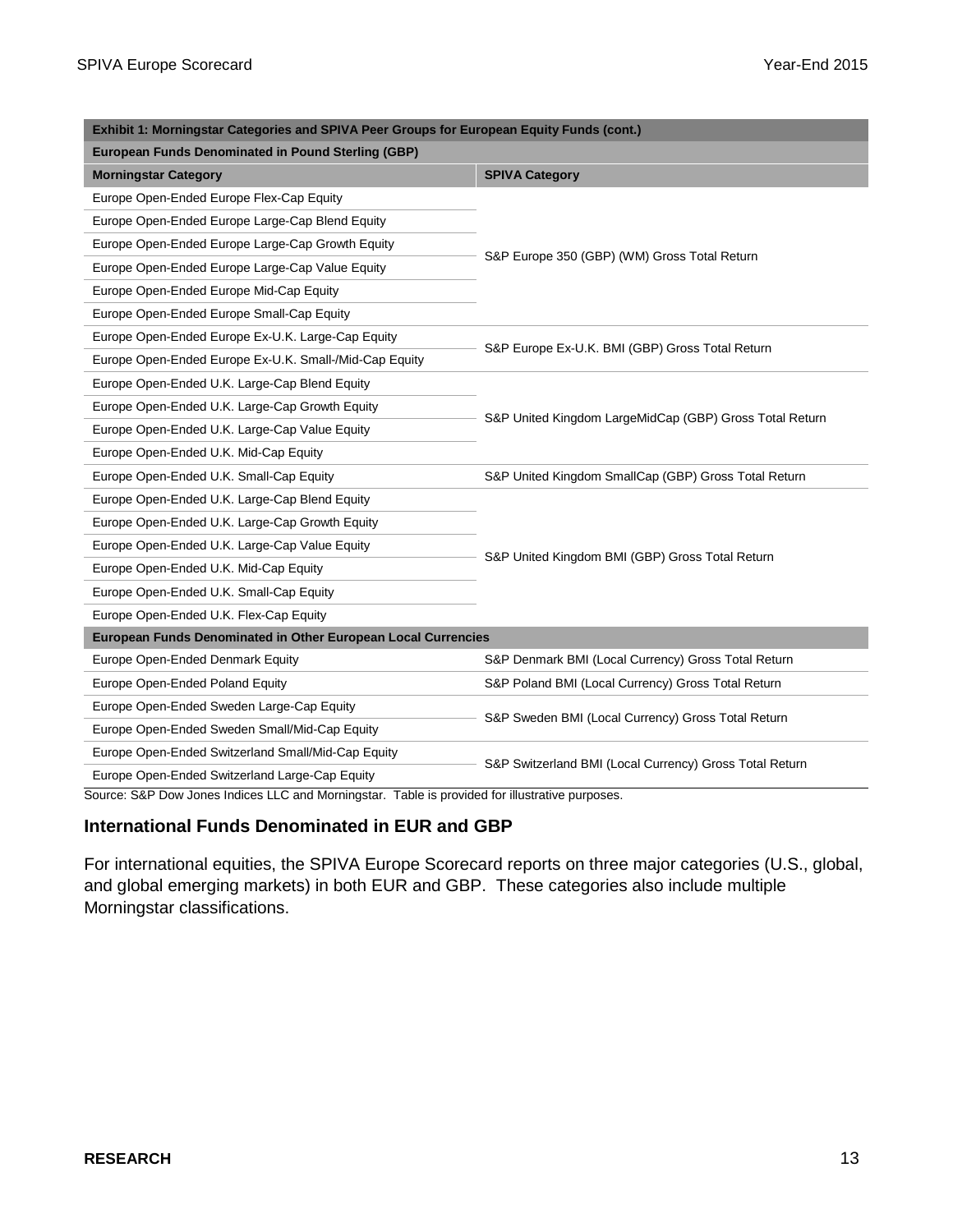| Exhibit 2: Morningstar Categories and SPIVA Peer Groups for International Equity Funds |                                    |  |
|----------------------------------------------------------------------------------------|------------------------------------|--|
| <b>EUR-Denominated International Funds</b>                                             |                                    |  |
| <b>Morningstar Category</b>                                                            | <b>SPIVA Category</b>              |  |
| Europe Open-Ended Global Large-Cap Blend Equity                                        |                                    |  |
| Europe Open-Ended Global Large-Cap Growth Equity                                       | S&P Global 1200 Total Return (EUR) |  |
| Europe Open-Ended Global Large-Cap Value Equity                                        |                                    |  |
| Europe Open-Ended Global Small-Cap Equity                                              |                                    |  |
| Europe Open-Ended U.S. Large-Cap Blend Equity                                          |                                    |  |
| Europe Open-Ended U.S. Large-Cap Growth Equity                                         |                                    |  |
| Europe Open-Ended U.S. Large-Cap Value Equity                                          | S&P 500 Total Return (EUR)         |  |
| Europe Open-Ended U.S. Mid-Cap Equity                                                  |                                    |  |
| Europe Open-Ended U.S. Flex-Cap Equity                                                 |                                    |  |
| Europe Open-Ended U.S. Small-Cap Equity                                                |                                    |  |
| Europe Open-Ended Global Emerging Markets Equity                                       | S&P/IFCI Total Return (EUR)        |  |
| Europe Open-Ended Global Large-Cap Blend Equity                                        |                                    |  |
| Europe Open-Ended Global Large-Cap Growth Equity                                       |                                    |  |
| Europe Open-Ended Global Large-Cap Value Equity                                        | S&P Global 1200 Total Return (GBP) |  |
| Europe Open-Ended Global Small-Cap Equity                                              |                                    |  |
| Europe Open-Ended U.S. Large-Cap Blend Equity                                          |                                    |  |
| Europe Open-Ended U.S. Large-Cap Growth Equity                                         |                                    |  |
| Europe Open-Ended U.S. Large-Cap Value Equity                                          | S&P 500 Total Return (GBP)         |  |
| Europe Open-Ended U.S. Mid-Cap Equity                                                  |                                    |  |
| Europe Open-Ended U.S. Small-Cap Equity                                                |                                    |  |
| Europe Open-Ended U.S. Flex-Cap Equity                                                 |                                    |  |
| Europe Open-Ended Global Emerging Markets Equity                                       | S&P/IFCI (GBP)                     |  |

Source: S&P Dow Jones Indices LLC and Morningstar. Table is provided for illustrative purposes.

## **APPENDIX B**

#### **Glossary–Reports**

Percentage of Funds Outperformed by the Index

We use funds with returns available for the entire period as the denominator. We determine the count of funds that have survived and beat the index, and then we report the index outperformance percentage.

Survivorship (%)

The survivorship measure represents the percentage of funds in existence at the beginning of the time period that are still active at the end of the time period.

Equal-Weighted Fund Performance

Equal-weighted returns for a particular style category are determined by calculating a simple average return of all active funds in that category in a particular month.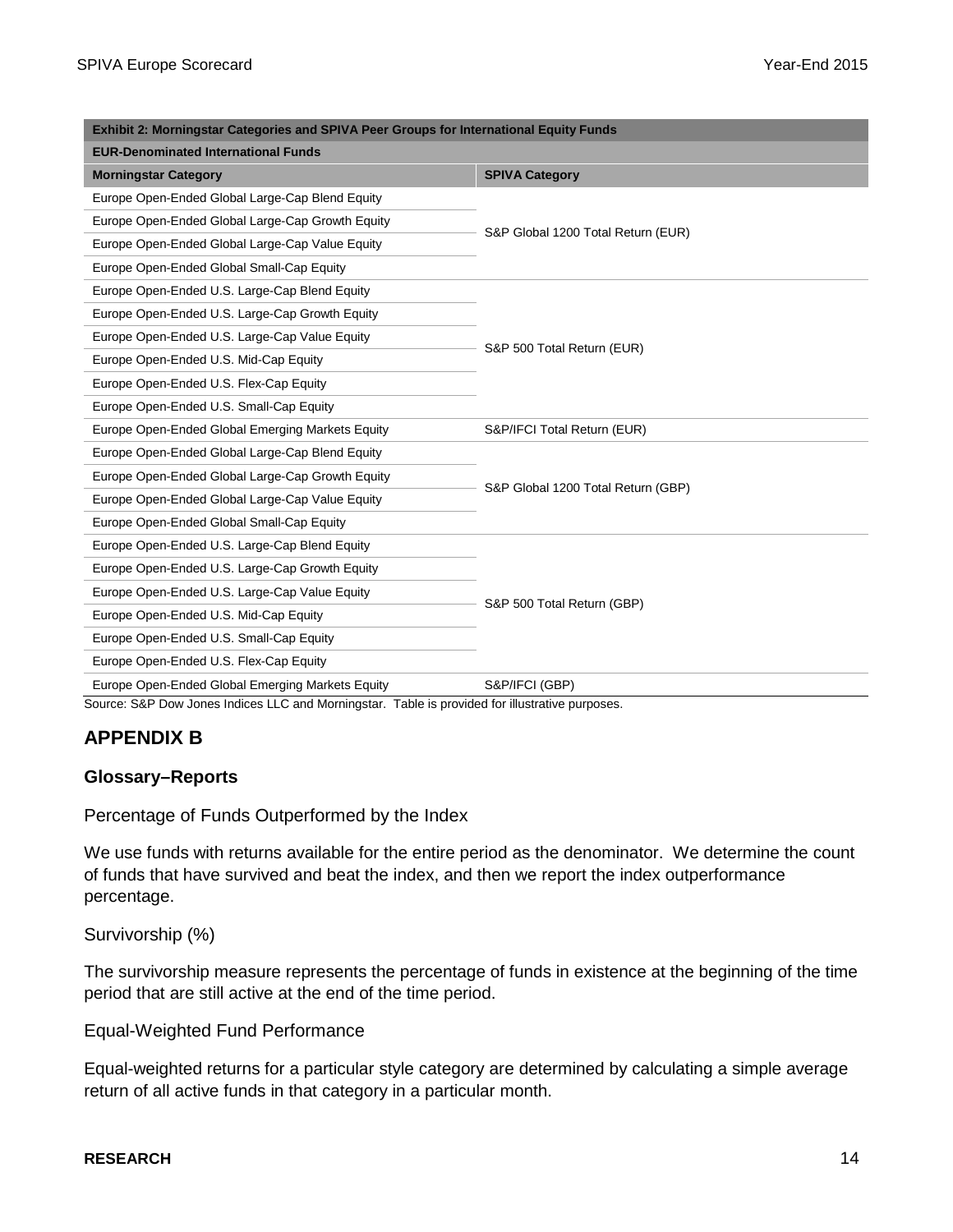#### Asset-Weighted Fund Performance

Asset-weighted returns for a particular style category are determined by calculating a weighted average return of all funds in that category in a particular month, with each fund's return weighted by its total net assets. Asset-weighted returns are a better indicator of fund category performance because they reflect the returns of the total money invested in that particular style category with more accuracy.

#### Quartile Breakpoints

The pth percentile for a set of data is the value that is greater than or equal to p% of the data but is less than or equal to (100-p)% of the data. In other words, it is a value that divides the data into two parts: the lower p% of the values and the upper (100-p)% of the values. The first quartile is the 75th percentile, which is the value separating the elements of a population into the lower 75% and the upper 25%. The second quartile is the 50th percentile, and the third quartile is the 25th percentile. For fund category quartiles in a particular time horizon, the data used is the return of the largest share class of the fund net of fees, excluding loads.

#### Survivorship Bias

Many funds might liquidate or merge during a period of study. This usually occurs due to continued poor performance by the fund. Therefore, if index returns were compared to fund returns using only surviving funds, the comparison would be biased in favor of the fund category. The SPIVA reports remove this bias in three ways. The first method to remove the bias is to use the entire investment opportunity set, made up of all funds in that particular category at the outset of the period, as the denominator for outperformance calculations. The second is explicitly to show the survivorship rate in each category. The final way is to construct a peer average return series for each category based on all available funds at the outset of the period.

#### Fees

The fund returns used are net of fees, excluding loads.

#### **Indices**

A benchmark index provides an investment vehicle against which fund performance can be measured.

#### S&P 500

Widely regarded as the best single gauge of the U.S. equities market, this market capitalization weighted index includes a representative sample of the 500 leading companies in the leading industries of the U.S. economy and provides over 80% coverage of U.S. equities.

#### S&P/IFCI

The S&P/IFCI is widely recognized as a comprehensive and reliable measure of the world's emerging markets. It measures the returns of stocks that are legally and practically available to foreign investors.

#### S&P Denmark BMI

The S&P Denmark BMI, a subset of the S&P Global BMI, is an equity index that is designed to represent the Danish stock market. The S&P Global BMI is a comprehensive, rules-based index designed to measure global stock market performance.

#### **RESEARCH** 15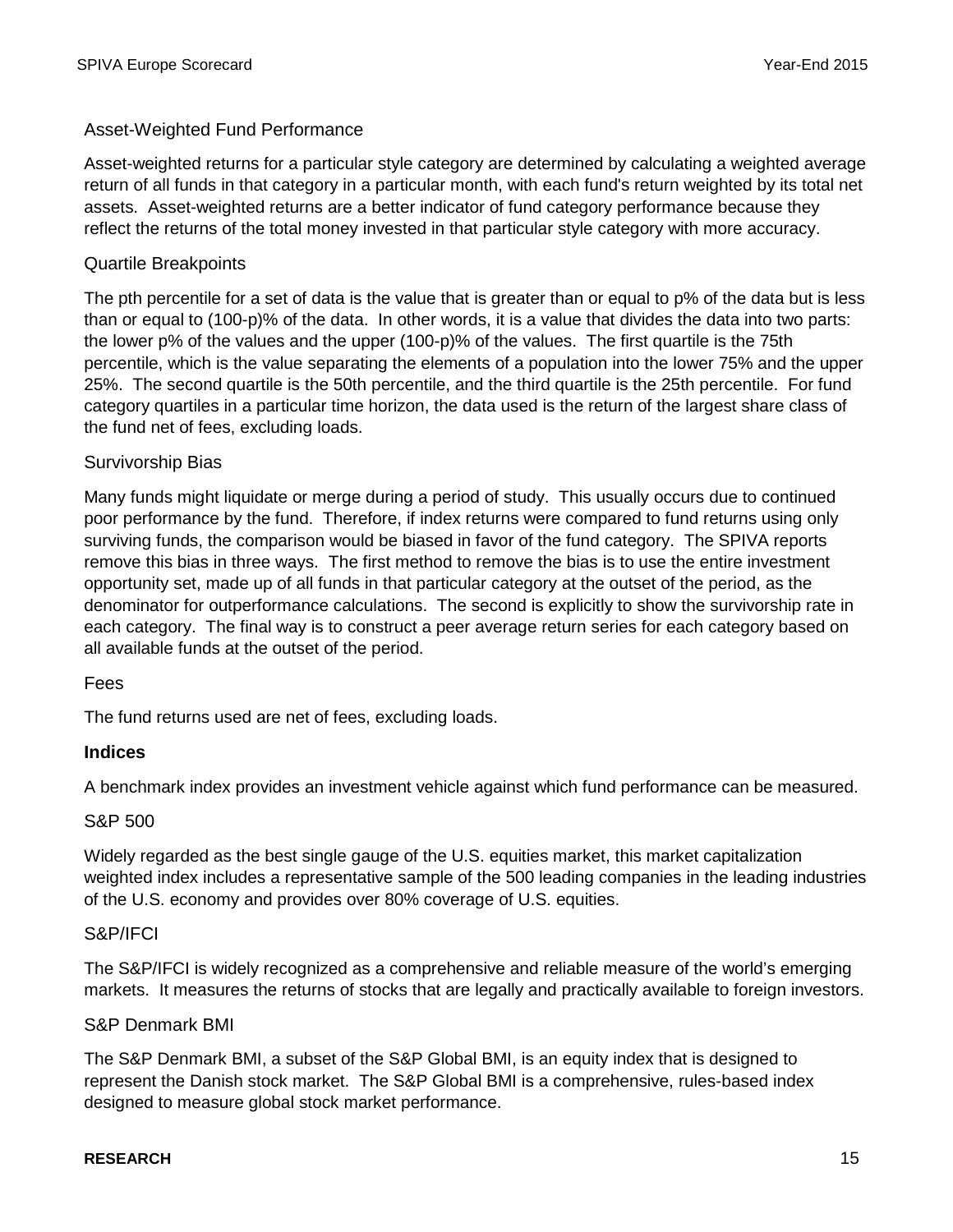#### S&P Europe 350

Covering approximately 70% of the region's market capitalization, the S&P Europe 350 is an equity index drawn from 17 major European markets.

#### S&P Europe Ex-U.K. BMI

The S&P Europe ex-U.K. BMI, a subset of the S&P Global BMI, is designed to represent the stock markets of Europe, excluding the U.K. The S&P Global BMI is a comprehensive, rules-based index designed to measure global stock market performance.

#### S&P Eurozone BMI

The S&P Eurozone BMI, a subset of the S&P Global BMI, is designed to represent the stock markets of European countries that adopt the euro currency.

#### S&P France BMI

The S&P France BMI, a subset of the S&P Global BMI, is an equity index that is designed to represent the French stock market. The S&P Global BMI is a comprehensive, rules-based index designed to measure global stock market performance.

#### S&P Germany BMI

The S&P Germany BMI, a subset of the S&P Global BMI, is an equity index that is designed to represent the German stock market. The S&P Global BMI is a comprehensive, rules-based index designed to measure global stock market performance.

#### S&P Global 1200

Capturing approximately 70% of the world's capital markets, the S&P Global 1200 is a composite of seven headline indices, many of which are accepted leaders in their regions. It includes the S&P 500 (U.S.), S&P Europe 350 (Europe), S&P/TOPIX 150 (Japan), S&P/TSX 60 (Canada), S&P/ASX All Australian 50 (Australia), S&P Asia 50 (Asia Ex-Japan), and S&P Latin America 40 (Latin America).

#### S&P Italy BMI

The S&P Italy BMI, a subset of the S&P Global BMI, is an equity index that is designed to represent the Italian stock market. The S&P Global BMI is a comprehensive, rules-based index designed to measure global stock market performance.

#### S&P Netherlands BMI

The S&P Netherlands BMI, a subset of the S&P Global BMI, is an equity index that is designed to represent the Dutch stock market. The S&P Global BMI is a comprehensive, rules-based index designed to measure global stock market performance.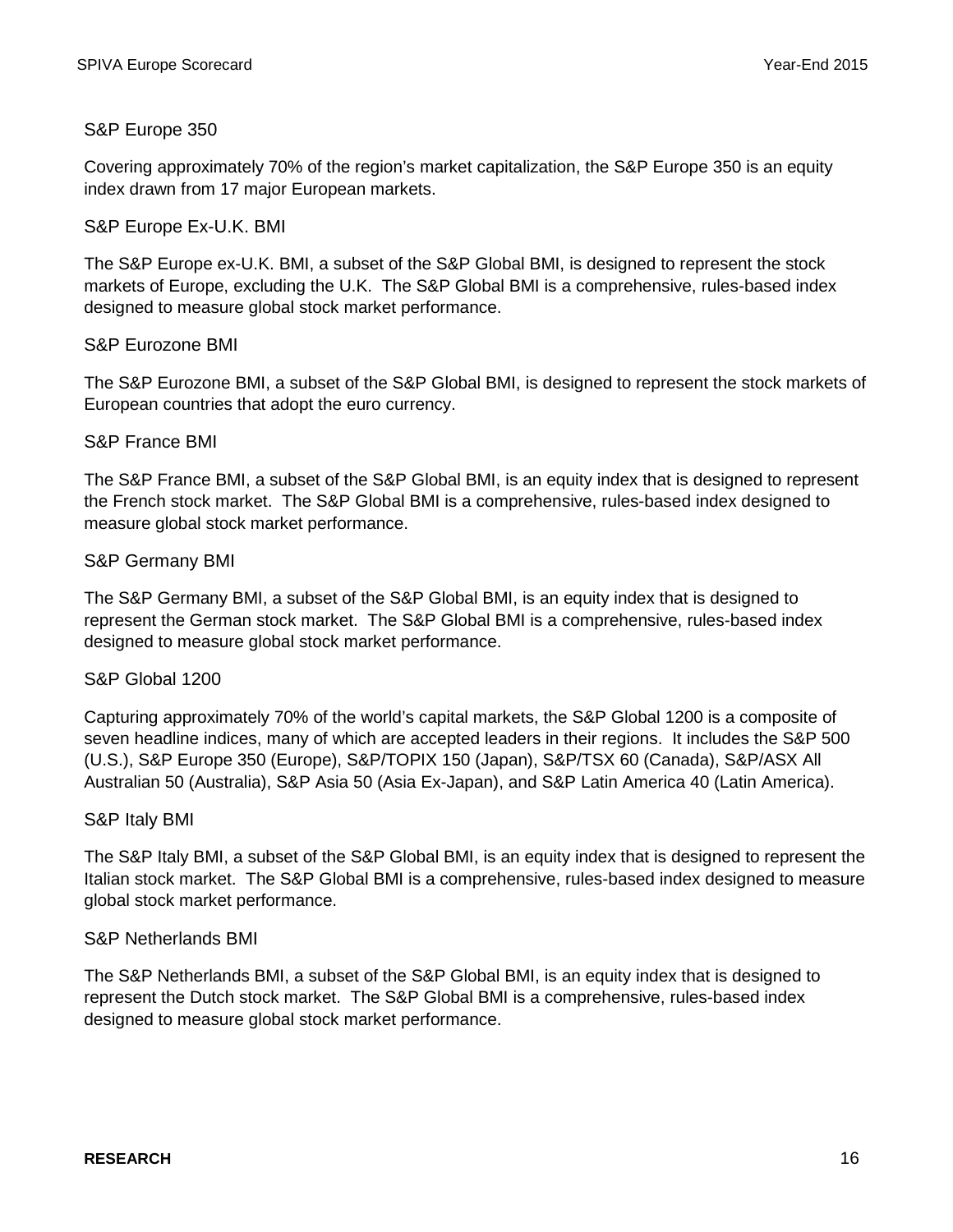#### S&P Nordic BMI

The S&P Nordic BMI, a subset of the S&P Global BMI, is an equity index that is designed to represent the Swedish, Danish, Norwegian, and Finnish stock markets. The S&P Global BMI is a comprehensive, rules-based index designed to measure global stock market performance.

#### S&P Poland BMI

The S&P Poland BMI, a subset of the S&P Global BMI, is an equity index that is designed to represent the Polish stock market. The S&P Global BMI is a comprehensive, rules-based index designed to measure global stock market performance.

#### S&P Spain BMI

The S&P Spain BMI, a subset of the S&P Global BMI, is an equity index that is designed to represent the Spanish stock market. The S&P Global BMI is a comprehensive, rules-based index designed to measure global stock market performance.

#### S&P Sweden BMI

The S&P Sweden BMI, a subset of the S&P Global BMI, is an equity index that is designed to represent the Swedish stock market. The S&P Global BMI is a comprehensive, rules-based index designed to measure global stock market performance.

#### S&P Switzerland BMI

The S&P Switzerland BMI, a subset of the S&P Global BMI, is an equity index that is designed to represent the Swiss stock market. The S&P Global BMI is a comprehensive, rules-based index designed to measure global stock market performance.

#### S&P United Kingdom BMI

The S&P United Kingdom BMI, a subset of the S&P Global BMI, is an equity index that is designed to represent the U.K. stock market. The S&P Global BMI is a comprehensive, rules-based index designed to measure global stock market performance.

#### S&P United Kingdom LargeMidCap

The S&P United Kingdom LargeMidCap, a subset of the S&P Global BMI, is an equity index that is designed to represent the large- and mid-cap companies of the U.K. stock market and covers approximately 85% of the float market-cap. The S&P Global BMI is a comprehensive, rules-based index designed to measure global stock market performance.

#### S&P United Kingdom SmallCap

The S&P United Kingdom SmallCap, a subset of the S&P Global BMI, is an equity index that is designed to represent the small-cap companies of the U.K. stock market. The S&P Global BMI is a comprehensive, rules-based index designed to measure global stock market performance.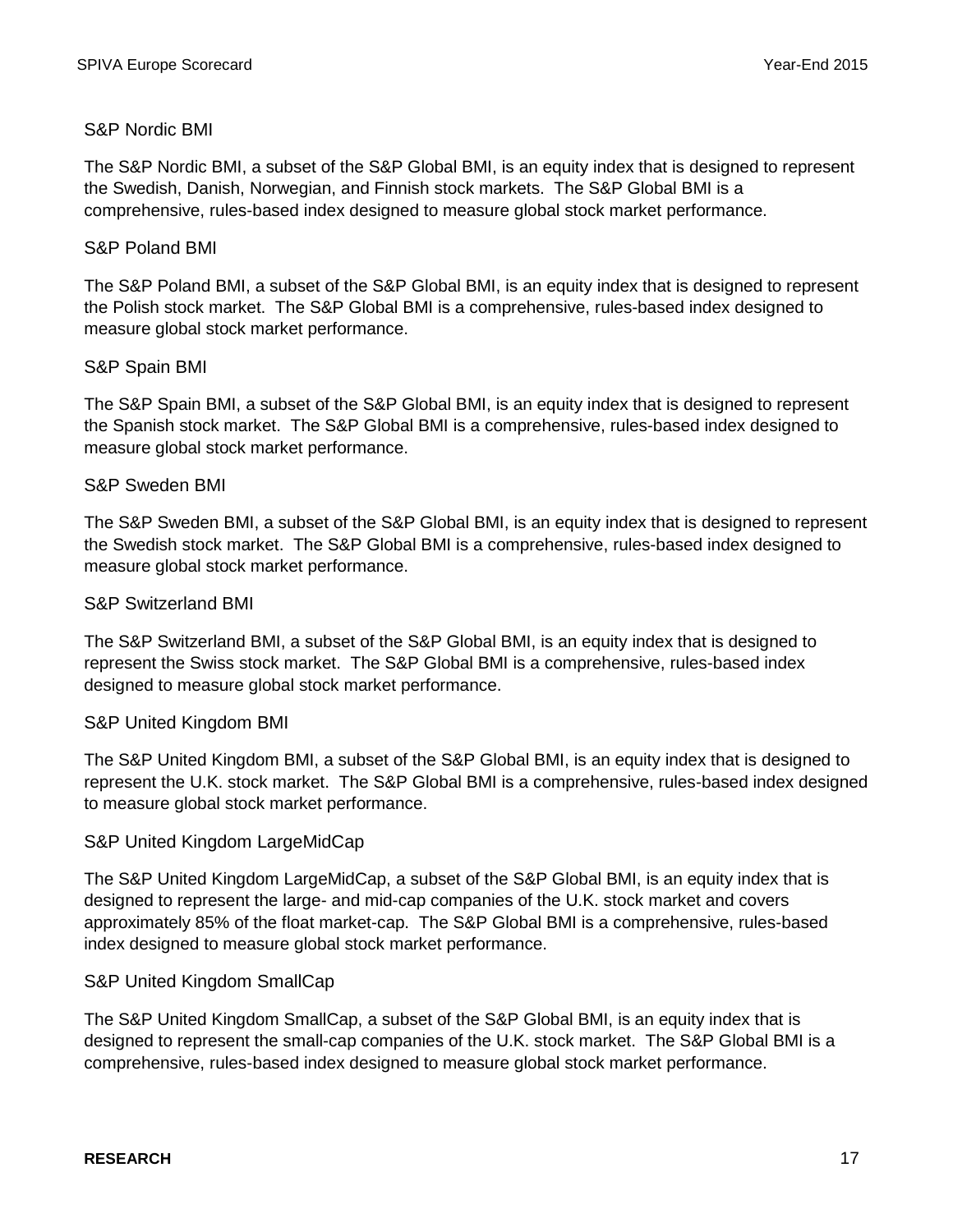# ABOUT S&P DOW JONES INDICES

S&P Dow Jones Indices LLC, a division of S&P Global, is the world's largest, global resource for index-based concepts, data and research.<br>Home to iconic financial market indicators, such as the S&P 500® and the Dow Jones over 115 years of experience constructing innovative and transparent solutions that fulfill the needs of institutional and retail investors. More assets are invested in products based upon our indices than any other provider in the world. With over 1,000,000 indices covering a wide range of assets classes across the globe, S&P Dow Jones Indices LLC defines the way investors measure and trade the markets. To learn more about our company, please visit www.spdji.com.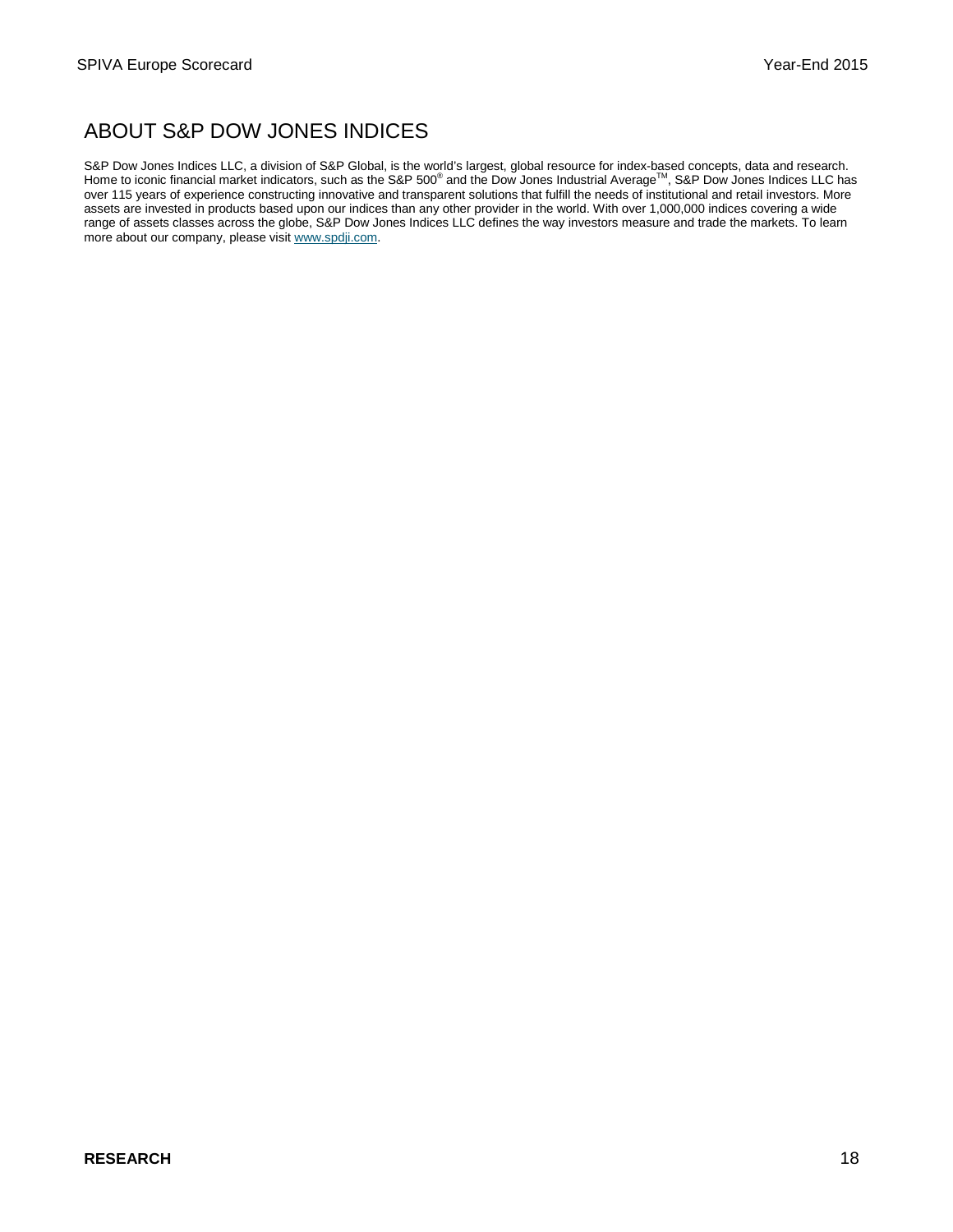# GENERAL DISCLAIMER

Copyright © 2016 S&P Dow Jones Indices LLC, a division of S&P Global. All rights reserved. STANDARD & POOR'S, S&P, SPDR, S&P 500, S&P EUROPE 350, S&P 100, S&P 1000, S&P COMPOSITE 1500, S&P MIDCAP 400, S&P SMALLCAP 600, GIVI, GLOBAL TITANS, S&P RISK CONTROL INDICES, S&P GLOBAL THEMATIC INDICES, S&P TARGET DATE INDICES, S&P TARGET RISK INDICES, DIVIDEND ARISTOCRATS, STARS, GICS, HOUSINGVIEWS, INDEX ALERT, INDEXOLOGY, MARKET ATTRIBUTES, PRACTICE ESSENTIALS, S&P HEALTHCARE MONITOR, SPICE, and SPIVA are registered trademarks of Standard & Poor's Financial Services LLC, a division of S&P Global ("S&P"). DOW JONES, DJ, DJIA and DOW JONES INDUSTRIAL AVERAGE are registered trademarks of Dow Jones Trademark Holdings LLC ("Dow Jones"). These trademarks together with others have been licensed to S&P Dow Jones Indices LLC. Redistribution, reproduction and/or photocopying in whole or in part are prohibited without written permission. This document does not constitute an offer of services in jurisdictions where S&P Dow Jones Indices LLC, Dow Jones, S&P or their respective affiliates (collectively "S&P Dow Jones Indices") do not have the necessary licenses. All information provided by S&P Dow Jones Indices is impersonal and not tailored to the needs of any person, entity or group of persons. S&P Dow Jones Indices receives compensation in connection with licensing its indices to third parties. Past performance of an index is not a guarantee of future results.

It is not possible to invest directly in an index. Exposure to an asset class represented by an index is available through investable instruments based on that index. S&P Dow Jones Indices does not sponsor, endorse, sell, promote or manage any investment fund or other investment vehicle that is offered by third parties and that seeks to provide an investment return based on the performance of any index. S&P Dow Jones Indices makes no assurance that investment products based on the index will accurately track index performance or provide positive investment returns. S&P Dow Jones Indices LLC is not an investment advisor, and S&P Dow Jones Indices makes no representation regarding the advisability of investing in any such investment fund or other investment vehicle. A decision to invest in any such investment fund or other investment vehicle should not be made in reliance on any of the statements set forth in this document. Prospective investors are advised to make an investment in any such fund or other vehicle only after carefully considering the risks associated with investing in such funds, as detailed in an offering memorandum or similar document that is prepared by or on behalf of the issuer of the investment fund or other investment product or vehicle. S&P Dow Jones Indices LLC is not a tax advisor. A tax advisor should be consulted to evaluate the impact of any tax-exempt securities on portfolios and the tax consequences of making any particular investment decision. Inclusion of a security within an index is not a recommendation by S&P Dow Jones Indices to buy, sell, or hold such security, nor is it considered to be investment advice. Closing prices for S&P Dow Jones Indices' US benchmark indices are calculated by S&P Dow Jones Indices based on the closing price of the individual constituents of the index as set by their primary exchange. Closing prices are received by S&P Dow Jones Indices from one of its third party vendors and verified by comparing them with prices from an alternative vendor. The vendors receive the closing price from the primary exchanges. Real-time intraday prices are calculated similarly without a second verification.

These materials have been prepared solely for informational purposes based upon information generally available to the public and from sources believed to be reliable. No content contained in these materials (including index data, ratings, credit-related analyses and data, research, valuations, model, software or other application or output therefrom) or any part thereof ("Content") may be modified, reverseengineered, reproduced or distributed in any form or by any means, or stored in a database or retrieval system, without the prior written permission of S&P Dow Jones Indices. The Content shall not be used for any unlawful or unauthorized purposes. S&P Dow Jones Indices and its third-party data providers and licensors (collectively "S&P Dow Jones Indices Parties") do not guarantee the accuracy, completeness, timeliness or availability of the Content. S&P Dow Jones Indices Parties are not responsible for any errors or omissions, regardless of the cause, for the results obtained from the use of the Content. THE CONTENT IS PROVIDED ON AN "AS IS" BASIS. S&P DOW JONES INDICES PARTIES DISCLAIM ANY AND ALL EXPRESS OR IMPLIED WARRANTIES, INCLUDING, BUT NOT LIMITED TO, ANY WARRANTIES OF MERCHANTABILITY OR FITNESS FOR A PARTICULAR PURPOSE OR USE, FREEDOM FROM BUGS, SOFTWARE ERRORS OR DEFECTS, THAT THE CONTENT'S FUNCTIONING WILL BE UNINTERRUPTED OR THAT THE CONTENT WILL OPERATE WITH ANY SOFTWARE OR HARDWARE CONFIGURATION. In no event shall S&P Dow Jones Indices Parties be liable to any party for any direct, indirect, incidental, exemplary, compensatory, punitive, special or consequential damages, costs, expenses, legal fees, or losses (including, without limitation, lost income or lost profits and opportunity costs) in connection with any use of the Content even if advised of the possibility of such damages.

Credit-related information and other analyses, including ratings, research and valuations are generally provided by licensors and/or affiliates of S&P Dow Jones Indices, including but not limited to S&P Global's other divisions such as Standard & Poor's Financial Services LLC and S&P Capital IQ LLC. Any credit-related information and other related analyses and statements in the Content are statements of opinion as of the date they are expressed and not statements of fact. Any opinion, analyses and rating acknowledgement decisions are not recommendations to purchase, hold, or sell any securities or to make any investment decisions, and do not address the suitability of any security. S&P Dow Jones Indices does not assume any obligation to update the Content following publication in any form or format. The Content should not be relied on and is not a substitute for the skill, judgment and experience of the user, its management, employees, advisors and/or clients when making investment and other business decisions. S&P Dow Jones Indices LLC does not act as a fiduciary or an investment advisor. While S&P Dow Jones Indices has obtained information from sources they believe to be reliable, S&P Dow Jones Indices does not perform an audit or undertake any duty of due diligence or independent verification of any information it receives.

To the extent that regulatory authorities allow a rating agency to acknowledge in one jurisdiction a rating issued in another jurisdiction for certain regulatory purposes, S&P Global Ratings Services reserves the right to assign, withdraw or suspend such acknowledgement at any time and in its sole discretion. S&P Dow Jones Indices, including S&P Global Ratings Services, disclaim any duty whatsoever arising out of the assignment, withdrawal or suspension of an acknowledgement as well as any liability for any damage alleged to have been suffered on account thereof.

Affiliates of S&P Dow Jones Indices LLC, including S&P Global Ratings Services, may receive compensation for its ratings and certain creditrelated analyses, normally from issuers or underwriters of securities or from obligors. Such affiliates of S&P Dow Jones Indices LLC, including S&P Global Ratings Services, reserve the right to disseminate its opinions and analyses. Public ratings and analyses from S&P Global Ratings Services are made available on its Web sites, www.standardandpoors.com (free of charge), and www.ratingsdirect.com and